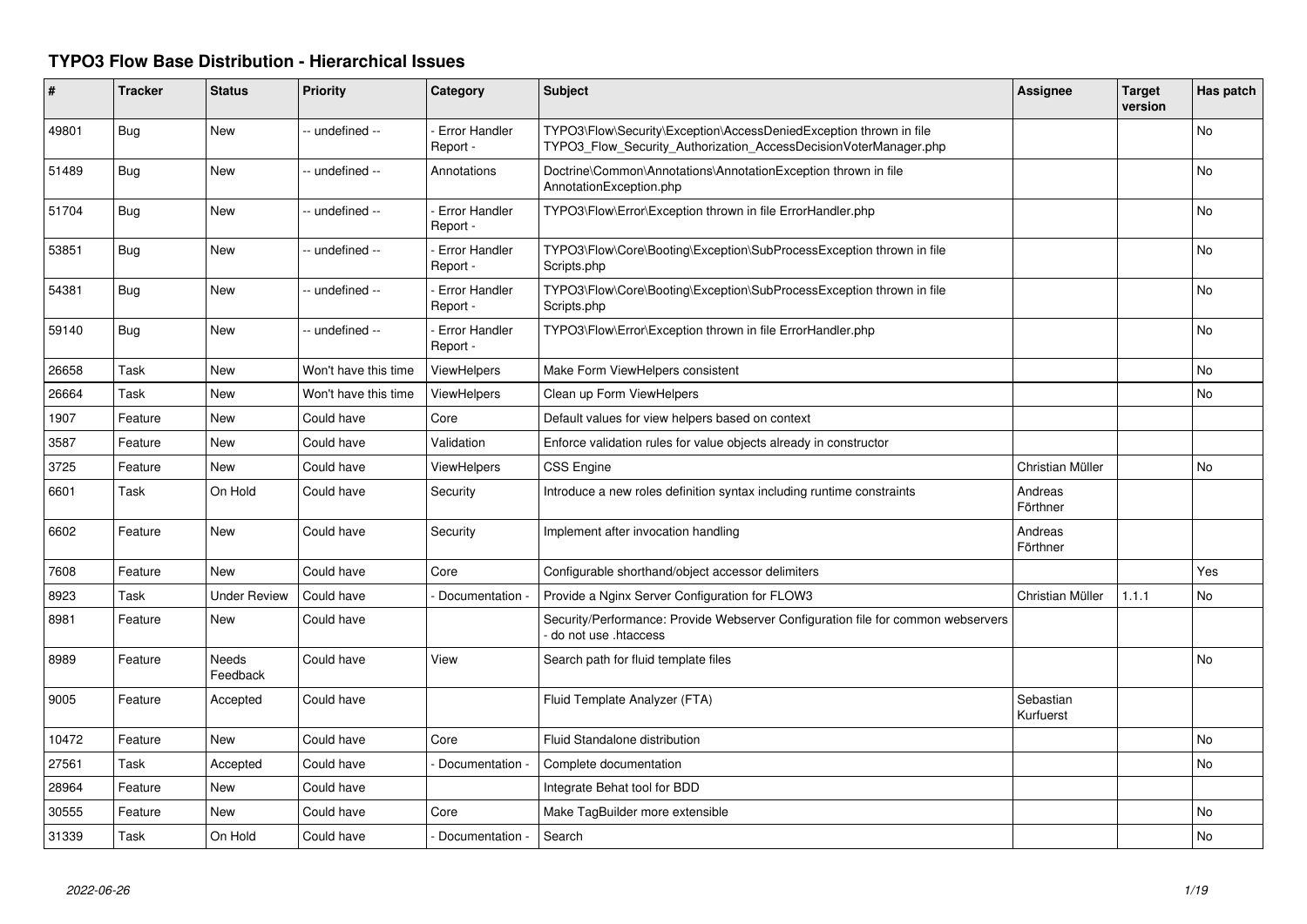| #     | <b>Tracker</b> | <b>Status</b>       | <b>Priority</b> | Category                  | <b>Subject</b>                                                                  | <b>Assignee</b>      | <b>Target</b><br>version | Has patch |
|-------|----------------|---------------------|-----------------|---------------------------|---------------------------------------------------------------------------------|----------------------|--------------------------|-----------|
| 31484 | Feature        | Needs<br>Feedback   | Could have      |                           | possibility to modify inner workings of proxy class builder                     |                      |                          | No        |
| 33049 | Feature        | New                 | Could have      | Core                      | Allow configuration of context without environment variable (needed for IIS)    |                      |                          | No        |
| 34133 | Feature        | New                 | Could have      | Property                  | RFC: Handle Semicolons in Path part of URIs as Scoped Path Parameters           |                      |                          | No        |
| 34309 | Task           | New                 | Could have      | <b>ViewHelpers</b>        | Unknown ViewHelpers cause exception - should be handled more graceful           |                      |                          | No        |
| 35388 | Feature        | New                 | Could have      | 118n                      | Use the current package as default for translations within controllers          |                      |                          | <b>No</b> |
| 36559 | Feature        | New                 | Could have      |                           | New widget progress bar                                                         |                      |                          | Yes       |
| 37831 | Task           | New                 | Could have      | - Testing -               | Evaluate using PHP 5.4's internal web server for Functional Testing             |                      |                          | No        |
| 37885 | Feature        | New                 | Could have      | Cli                       | Add CLI to show the object-configuration for a FLOW3 object-name                | <b>Martin Ficzel</b> |                          | No        |
| 38222 | Feature        | New                 | Could have      | Core                      | Step execution signals with concrete name                                       |                      |                          | No        |
| 39788 | Feature        | New                 | Could have      | Validation                | RFC: Repository based NotExistsValidator                                        |                      |                          | No        |
| 40418 | Feature        | Needs<br>Feedback   | Could have      | Session                   | Add an option to flow3:cache: flush thats keeps user sessions active            |                      |                          | No        |
| 42408 | Story          | New                 | Could have      |                           | Locale Detection / Selection                                                    |                      | 2.1                      |           |
| 45386 | <b>Bug</b>     | New                 | Could have      |                           | Package::buildArrayOfClassFiles tries to determine class names from file paths  |                      |                          | <b>No</b> |
| 45611 | Bug            | New                 | Could have      | Security                  | Destruction of session after logout should be configurable                      |                      |                          | No        |
| 45640 | Bug            | New                 | Could have      | Persistence               | Every relation is set to cascade=all if the related entity is no aggregate root |                      |                          | No        |
| 45851 | Feature        | Needs<br>Feedback   | Could have      |                           | Allow referencing environment variables in Settings.yaml                        | Adrian Föder         |                          | No        |
| 46050 | Feature        | New                 | Could have      | Log                       | To decouple log file writing at Logger->logException                            |                      |                          | No        |
| 47339 | Feature        | Needs<br>Feedback   | Could have      | <b>Http</b>               | Allow RequestHandlers to get the current Request injected                       | Alexander Berl       |                          | <b>No</b> |
| 47404 | Feature        | New                 | Could have      | <b>AOP</b>                | Add getters and setters methods for introduced properties                       |                      |                          | No        |
| 47423 | Task           | <b>Under Review</b> | Could have      |                           | Decouple TYPO3.Party from Flow                                                  | Christian Müller     |                          |           |
| 48355 | Feature        | New                 | Could have      |                           | Assign output of viewhelper to template variable for further processing.        |                      |                          |           |
| 48409 | Feature        | New                 | Could have      | SignalSlot                | Introduce new Annotation "Slot" for wiring signal and slots                     |                      |                          | No        |
| 49025 | Task           | <b>Under Review</b> | Could have      | 118n                      | Dynamic locale detection / determination                                        | Adrian Föder         | 2.1                      | <b>No</b> |
| 49039 | Feature        | New                 | Could have      | Log                       | RFC: Use PSR-3 logger interface in Flow                                         |                      |                          | No        |
| 50262 | Feature        | New                 | Could have      | Package                   | Add Keywords to composer Json                                                   |                      |                          | <b>NO</b> |
| 50342 | <b>Bug</b>     | New                 | Could have      |                           | PropertyMapper: Use of interface method before implementation check             |                      |                          | No        |
| 50869 | Bug            | New                 | Could have      |                           | key() invoked on object                                                         |                      |                          | No        |
| 52005 | <b>Bug</b>     | New                 | Could have      | Error Handler<br>Report - | TYPO3\Flow\Error\Exception thrown in file ErrorHandler.php                      |                      |                          | No        |
| 52185 | <b>Bug</b>     | New                 | Could have      | <b>Utility</b>            | PositionalArraySorter should detect recursive dependencies                      |                      |                          | No        |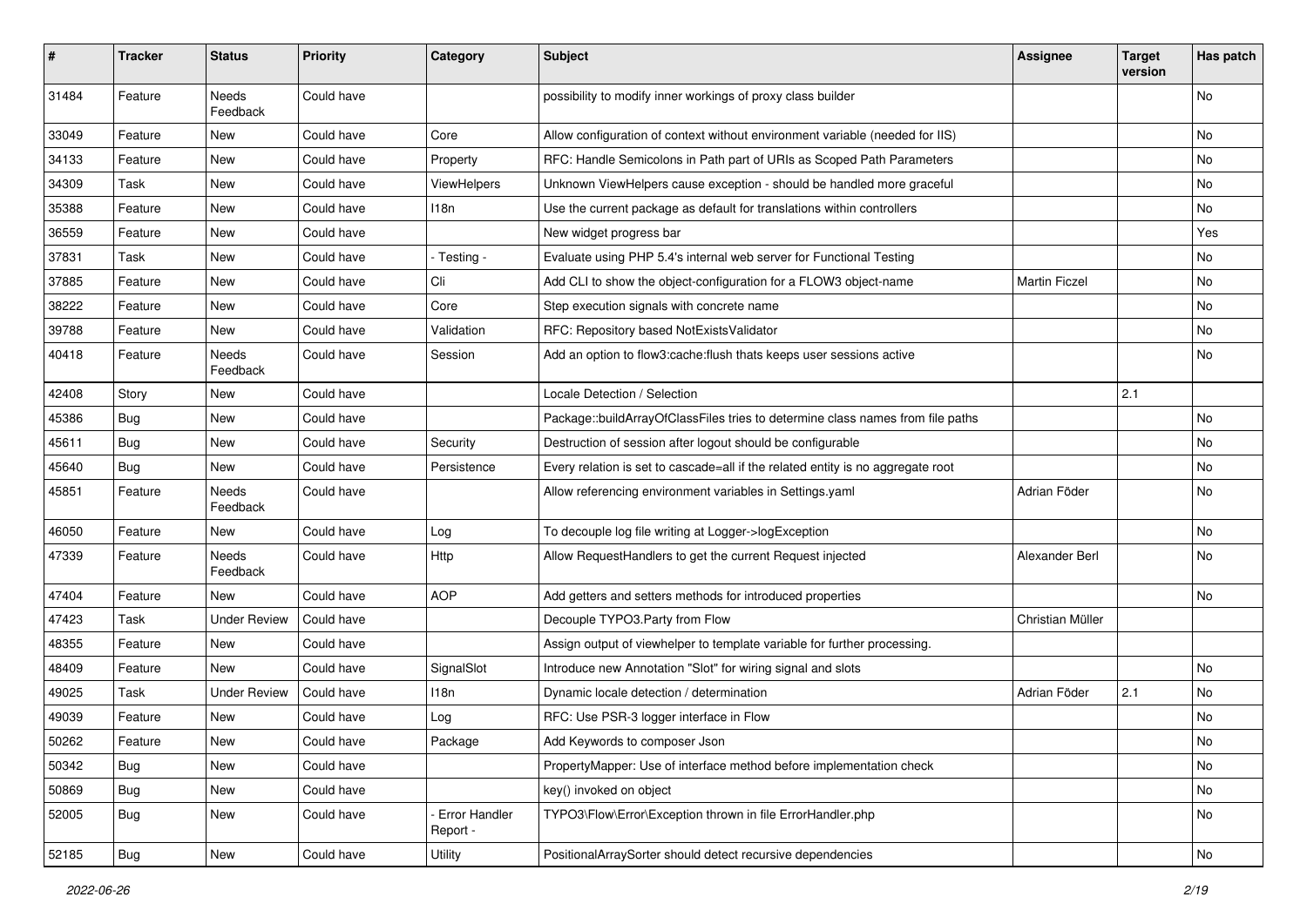| #     | <b>Tracker</b> | <b>Status</b>       | <b>Priority</b> | Category           | Subject                                                                                       | <b>Assignee</b>        | <b>Target</b><br>version | Has patch |
|-------|----------------|---------------------|-----------------|--------------------|-----------------------------------------------------------------------------------------------|------------------------|--------------------------|-----------|
| 54181 | <b>Bug</b>     | New                 | Could have      | Core               | Use date_default_timezone_get() instead of ini_get('date.timezone')                           |                        |                          | Yes       |
| 55719 | Feature        | New                 | Could have      |                    | Support additional Resource Folders                                                           |                        |                          | No        |
| 55793 | Feature        | <b>Under Review</b> | Could have      | Persistence        | Add Support for groupBy                                                                       | Kerstin<br>Huppenbauer |                          | No        |
| 55953 | Task           | New                 | Could have      | Persistence        | Repair and streamline ValueObject support                                                     |                        |                          | No        |
| 60181 | Feature        | New                 | Could have      | View               | Caching mechanism for Fluid Views/Templates                                                   |                        |                          | No        |
| 62346 | Feature        | New                 | Could have      | Core               | f:comment should have high precende                                                           |                        | 3.x                      | No        |
| 64842 | Feature        | New                 | Could have      |                    | Validation of Property should also happen before Property Mapping.                            |                        |                          | No        |
| 890   | Feature        | New                 | Should have     | <b>AOP</b>         | Add priority for advice chains                                                                | Robert Lemke           |                          |           |
| 1856  | Feature        | New                 | Should have     | Package            | The Package Manager checks dependencies between packages on each activation<br>/ deactivation | Christopher<br>Hlubek  |                          |           |
| 2817  | Feature        | Needs<br>Feedback   | Should have     | <b>MVC</b>         | Provide safeguard for preventing multiple submits of a form                                   |                        |                          | No        |
| 3153  | Feature        | New                 | Should have     | <b>MVC</b>         | Support of action based filter rules defined by annotation.                                   |                        |                          |           |
| 3291  | Feature        | Needs<br>Feedback   | Should have     |                    | Cacheable viewhelpers                                                                         |                        |                          | No        |
| 3306  | Feature        | Accepted            | Should have     | <b>MVC</b>         | Flush routes cache automatically on class file modifications                                  | Robert Lemke           |                          |           |
| 3312  | Feature        | Needs<br>Feedback   | Should have     | Log                | Allow for easy logging by annotations                                                         | Robert Lemke           |                          |           |
| 3481  | Bug            | <b>New</b>          | Should have     | Core               | Use ViewHelperVariableContainer in PostParseFacet                                             |                        |                          | No        |
| 3585  | Major Feature  | New                 | Should have     |                    | Implement support for value objects                                                           |                        |                          | No        |
| 3588  | Feature        | Accepted            | Should have     | Object             | Support value objects in the Object Factory                                                   | Robert Lemke           |                          |           |
| 3619  | Feature        | New                 | Should have     | Security           | Implement System Policy Support/System Security                                               | Andreas<br>Förthner    |                          |           |
| 3621  | Feature        | New                 | Should have     | Security           | Implement dynamic firewall filter registration                                                | Andreas<br>Förthner    |                          |           |
| 3728  | Feature        | New                 | Should have     | <b>MVC</b>         | Support arrays of objects as controller arguments                                             |                        |                          |           |
| 4146  | Feature        | Accepted            | Should have     | Validation         | Support typed parameters for validation                                                       | Karsten<br>Dambekalns  |                          |           |
| 4704  | Feature        | New                 | Should have     | Core               | Improve parsing exception messages                                                            |                        |                          |           |
| 5442  | Feature        | New                 | Should have     | Security           | Destroy session / logout user on deleting an account                                          | Andreas<br>Förthner    |                          |           |
| 5774  | Feature        | New                 | Should have     | Package            | Package Manager should clear all cache entries tagged with %PACKAGE%                          |                        |                          |           |
| 5933  | Feature        | Accepted            | Should have     | <b>ViewHelpers</b> | Optional section rendering                                                                    | Sebastian<br>Kurfuerst |                          | No        |
| 6178  | Feature        | New                 | Should have     | Validation         | Implement FileType and FileSize validators                                                    |                        |                          |           |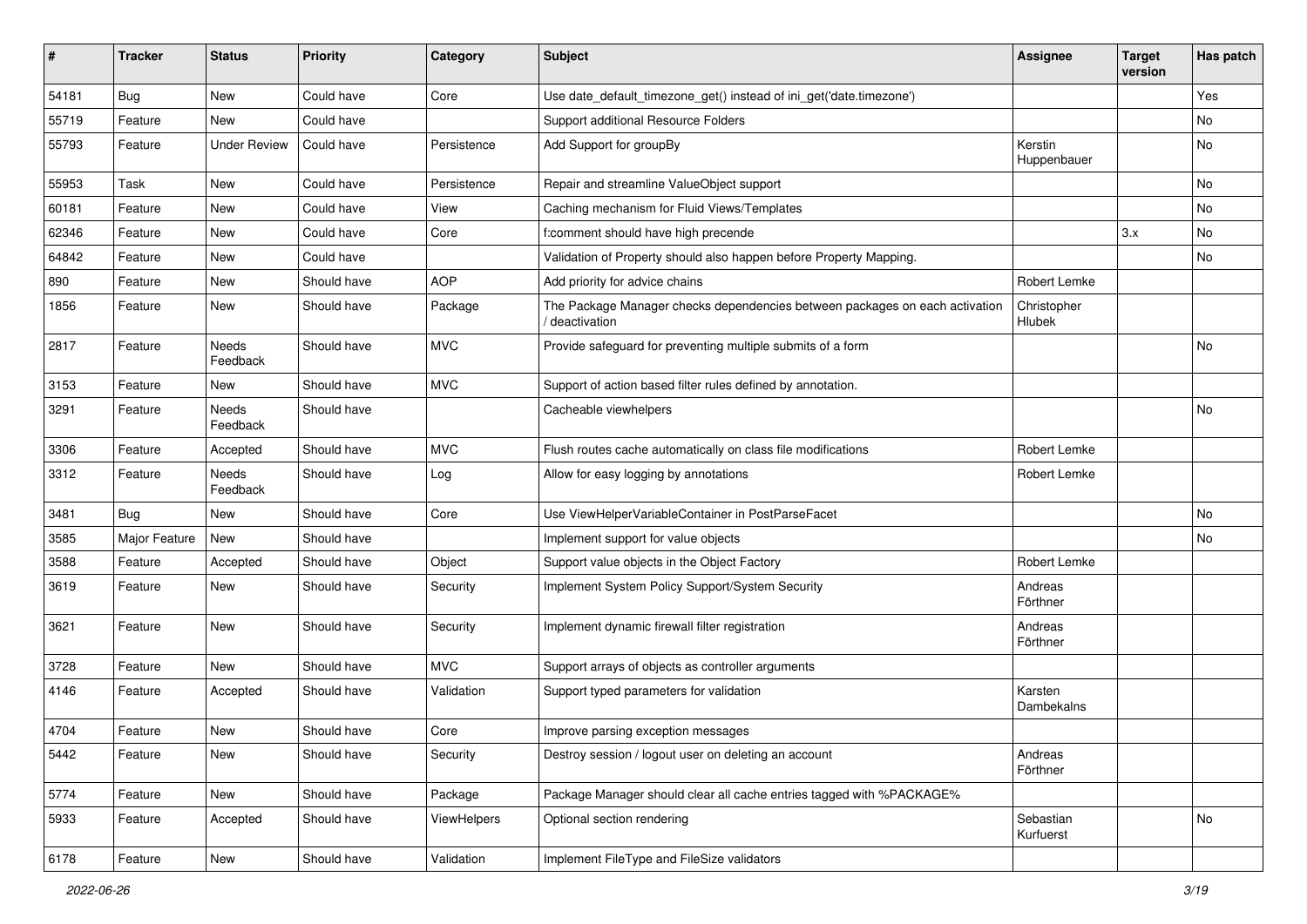| #     | <b>Tracker</b> | <b>Status</b>            | <b>Priority</b> | Category           | <b>Subject</b>                                                                                         | Assignee               | <b>Target</b><br>version | Has patch |
|-------|----------------|--------------------------|-----------------|--------------------|--------------------------------------------------------------------------------------------------------|------------------------|--------------------------|-----------|
| 6712  | Feature        | Accepted                 | Should have     | <b>AOP</b>         | Implement mixin support                                                                                | Robert Lemke           |                          |           |
| 8462  | Feature        | <b>New</b>               | Should have     | Security           | Check subobjects in query rewriting                                                                    |                        |                          |           |
| 8463  | Feature        | <b>New</b>               | Should have     | Security           | Check security policy for objects reconstituted in the session scope                                   |                        |                          |           |
| 8464  | Feature        | <b>New</b>               | Should have     | Configuration      | Write settings using the ConfigurationManager                                                          |                        |                          | No        |
| 8491  | Task           | <b>Needs</b><br>Feedback | Should have     | ViewHelpers        | link.action and uri.action differ in absolute argument                                                 | Karsten<br>Dambekalns  |                          | <b>No</b> |
| 8648  | <b>Bug</b>     | <b>New</b>               | Should have     | ViewHelpers        | format.crop ViewHelper should support all features of the crop stdWrap function                        |                        |                          | No        |
| 9313  | Feature        | <b>New</b>               | Should have     | 118n               | Support for currencies                                                                                 |                        |                          | No        |
| 9514  | Feature        | New                      | Should have     |                    | Support explicit Array Arguments for ViewHelpers                                                       |                        |                          |           |
| 9537  | Feature        | New                      | Should have     | Persistence        | Query criterions should be able to compare whole objects                                               |                        |                          |           |
| 9861  | Feature        | Needs<br>Feedback        | Should have     | Log                | Leave logging up and running as long as possible                                                       |                        |                          | No        |
| 9950  | Task           | <b>New</b>               | Should have     | <b>ViewHelpers</b> | Binding to nested arrays impossible for form-elements                                                  |                        |                          |           |
| 9968  | Feature        | New                      | Should have     | Security           | Promote security publishing configuration automatically when persisting models                         | Andreas<br>Förthner    |                          |           |
| 10911 | Task           | New                      | Should have     | <b>ViewHelpers</b> | Tx_Fluid_ViewHelpers_Form_AbstractFormViewHelper->renderHiddenIdentityField<br>should be more reliable |                        |                          | No        |
| 12863 | <b>Bug</b>     | <b>New</b>               | Should have     | Core               | Attributes of a viewhelper can't contain a '-'                                                         | Sebastian<br>Kurfuerst |                          | No        |
| 13045 | Bug            | <b>New</b>               | Should have     |                    | Entity decode of strings are different between if-conditions and output of variable                    |                        |                          |           |
| 13559 | Bug            | Accepted                 | Should have     | Persistence        | ObjectSerializer failes with persistent objects within arrays                                          | Karsten<br>Dambekalns  |                          | No        |
| 25907 | Task           | New                      | Should have     | <b>MVC</b>         | Referrer should only contain the URI of the previous request                                           |                        |                          |           |
| 25988 | Bug            | New                      | Should have     | Object             | Useless proxies are built for some classes                                                             |                        |                          |           |
| 26745 | Feature        | New                      | Should have     | <b>MVC</b>         | MVC should know about entities lying in the session                                                    |                        |                          | No        |
| 26765 | Feature        | Accepted                 | Should have     | Reflection         | Support class schema features for every reflected class                                                | Karsten<br>Dambekalns  |                          | No        |
| 26767 | Feature        | <b>New</b>               | Should have     | Reflection         | Reflection method to get a method return type and documentation                                        |                        |                          |           |
| 26943 | Feature        | <b>Needs</b><br>Feedback | Should have     | 118n               | Add i18n support to domain models                                                                      | Karsten<br>Dambekalns  |                          | No        |
| 26986 | Feature        | Accepted                 | Should have     |                    | Debug toolbar                                                                                          | Christian Müller       |                          | <b>No</b> |
| 27045 | Bug            | <b>New</b>               | Should have     | <b>AOP</b>         | Introduced properties are not available in the reflection service during a compile run                 |                        |                          |           |
| 27088 | <b>Bug</b>     | On Hold                  | Should have     | Object             | initializeObject() is called too early when reconstructing entities                                    |                        |                          | <b>No</b> |
| 27322 | Feature        | On Hold                  | Should have     |                    | Add support for Appserver-in-PHP, which could result in much faster executions.                        | Christopher<br>Hlubek  |                          | <b>No</b> |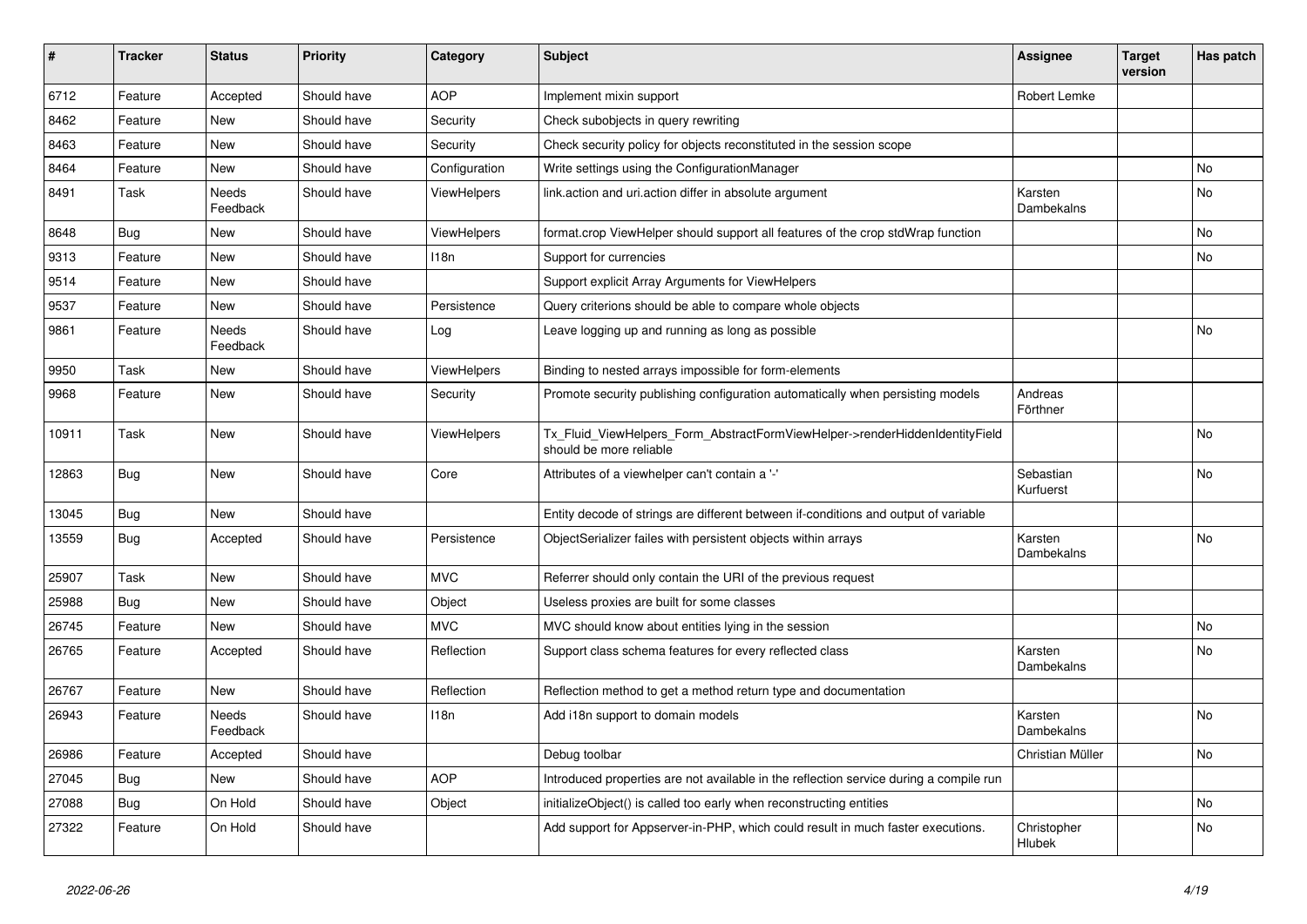| #     | <b>Tracker</b> | <b>Status</b>       | <b>Priority</b> | Category      | <b>Subject</b>                                                                                              | <b>Assignee</b>        | <b>Target</b><br>version | Has patch      |
|-------|----------------|---------------------|-----------------|---------------|-------------------------------------------------------------------------------------------------------------|------------------------|--------------------------|----------------|
| 27721 | <b>Bug</b>     | Needs<br>Feedback   | Should have     | Resource      | Permissions of uploaded resources not correct                                                               | Karsten<br>Dambekalns  |                          | N <sub>o</sub> |
| 28016 | <b>Bug</b>     | Needs<br>Feedback   | Should have     | Persistence   | Cascade remove of cleared ArrayCollection                                                                   | Karsten<br>Dambekalns  |                          | No             |
| 28052 | Feature        | On Hold             | Should have     | Security      | Possibility to enable or disable accounts                                                                   | Julian Kleinhans       |                          | No             |
| 28074 | Feature        | Needs<br>Feedback   | Should have     |               | Provide a shell script that installs Phoenix or FLOW3 from git                                              | Markus Bucher          |                          | No             |
| 28136 | Feature        | New                 | Should have     | Persistence   | <b>HTTP Semantics for Transactions and more</b>                                                             |                        |                          | <b>No</b>      |
| 28231 | Feature        | New                 | Should have     | <b>MVC</b>    | Allow output to STDERR for CLI Response                                                                     |                        |                          |                |
| 28319 | <b>Bug</b>     | Needs<br>Feedback   | Should have     | Security      | Access denied will be logged at the wrong location in nested calls                                          |                        |                          | No             |
| 28399 | Feature        | Needs<br>Feedback   | Should have     | Validation    | Validation message and code should be configurable for bundled validators                                   |                        |                          | <b>No</b>      |
| 28549 | <b>Bug</b>     | New                 | Should have     |               | make widgets cacheable, i.e. not implement childnodeaccess interface                                        |                        |                          | No.            |
| 28550 | <b>Bug</b>     | New                 | Should have     |               | (v4) make widgets cacheable, i.e. not implement childnodeaccess interface                                   |                        |                          | No             |
| 28551 | Bug            | Accepted            | Should have     |               | (v4) backport VHTest                                                                                        | Sebastian<br>Kurfuerst |                          | No             |
| 28552 | <b>Bug</b>     | New                 | Should have     |               | (v5) write ViewHelper test for compiled run; adjust functional test to do two passes<br>(uncached & cached) |                        |                          | No             |
| 28553 | <b>Bug</b>     | New                 | Should have     |               | improve XHProf test setup                                                                                   |                        |                          | No             |
| 28554 | <b>Bug</b>     | New                 | Should have     |               | (v4) implement feature flag to disable caching                                                              |                        |                          | No.            |
| 29202 | Task           | New                 | Should have     | Documentation | Provide a Cherokee Server Configuration for FLOW3                                                           |                        |                          |                |
| 29258 | Feature        | Needs<br>Feedback   | Should have     |               | Provide a way to override classes by environment                                                            |                        |                          | No             |
| 29387 | Feature        | Needs<br>Feedback   | Should have     | Security      | A token with wrong credentials should throw an exception                                                    | Andreas<br>Förthner    |                          |                |
| 29425 | <b>Bug</b>     | New                 | Should have     | Persistence   | Deletion of a blog post with resources fails with FK constraint error                                       |                        |                          |                |
| 29476 | Feature        | New                 | Should have     |               | Provider rendering time and query count for request                                                         |                        |                          |                |
| 29794 | Feature        | <b>New</b>          | Should have     |               | Initialize collections in generated models                                                                  |                        |                          |                |
| 29972 | Feature        | <b>Under Review</b> | Should have     | MVC - Routing | <b>Configurable Redirects</b>                                                                               | <b>Tim Kandel</b>      |                          | <b>No</b>      |
| 30258 | Feature        | <b>New</b>          | Should have     |               | Support optional package dependencies                                                                       |                        |                          |                |
| 30418 | Feature        | New                 | Should have     | Core          | Package bootstrapping following dependencies                                                                |                        |                          |                |
| 30423 | Feature        | New                 | Should have     | <b>MVC</b>    | Rendering template of other action without forward                                                          |                        |                          | <b>No</b>      |
| 30425 | Bug            | New                 | Should have     | Security      | New methods are not updated in Policies during Development                                                  |                        |                          |                |
| 30428 | Feature        | New                 | Should have     | <b>MVC</b>    | Cloning of request arguments                                                                                |                        |                          |                |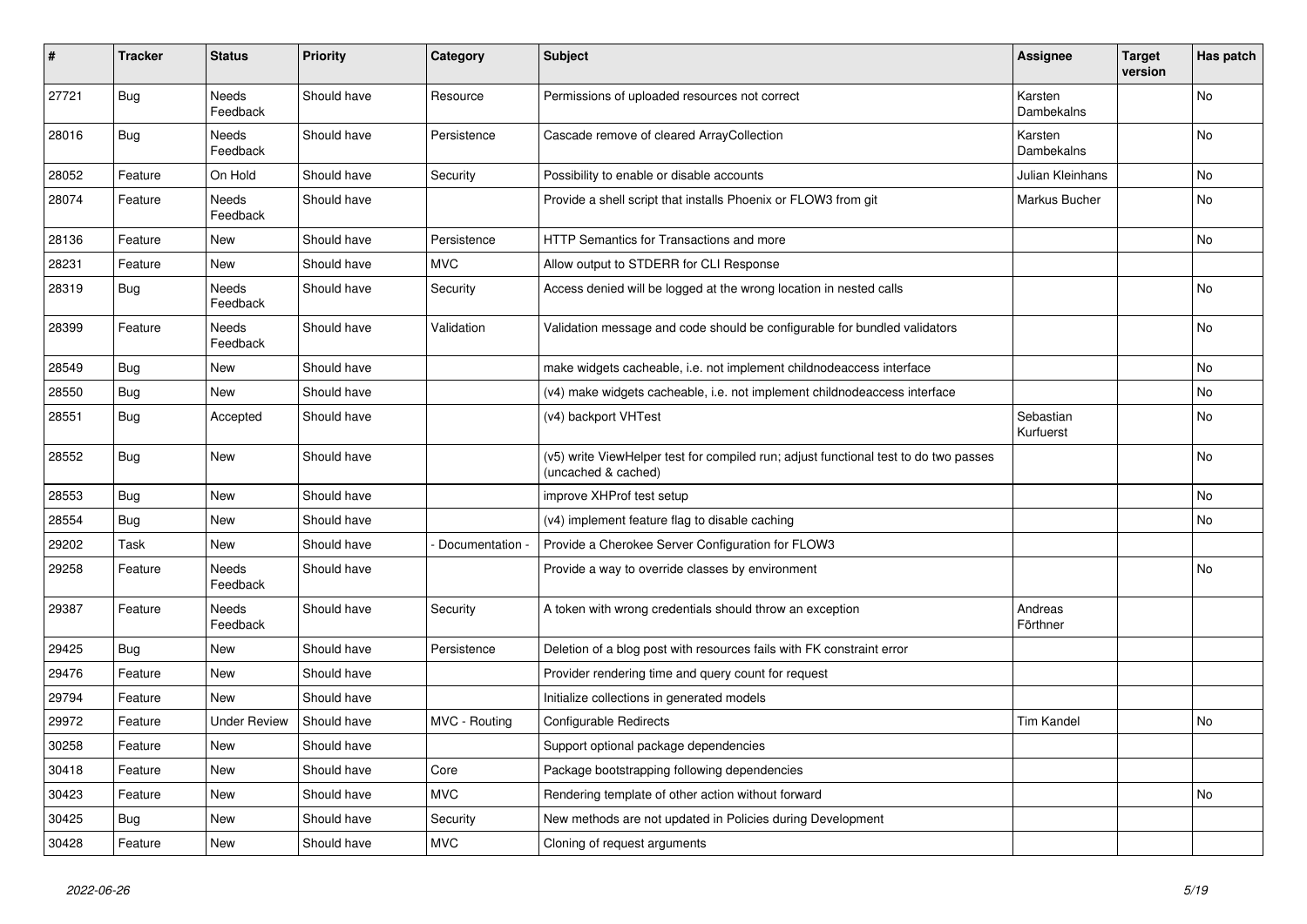| #     | <b>Tracker</b> | <b>Status</b>     | <b>Priority</b> | Category    | <b>Subject</b>                                                                   | <b>Assignee</b>       | <b>Target</b><br>version | Has patch |
|-------|----------------|-------------------|-----------------|-------------|----------------------------------------------------------------------------------|-----------------------|--------------------------|-----------|
| 30890 | Feature        | Accepted          | Should have     | <b>MVC</b>  | Developer Toolbar                                                                | Christian Müller      |                          | No        |
| 30933 | Feature        | Needs<br>Feedback | Should have     | Persistence | Check for unique constraints on add()                                            | Karsten<br>Dambekalns |                          | No        |
| 30937 | Bug            | New               | Should have     | ViewHelpers | CropViewHelper stringToTruncate can't be supplied so it can't be easily extended |                       |                          | Yes       |
| 31002 | Bug            | New               | Should have     | Reflection  | Generated sleep method handles static properties as members.                     |                       |                          |           |
| 31261 | Feature        | New               | Should have     | Object      | Virtual objects - generate proxy classes for interfaces                          |                       |                          | No        |
| 31262 | Feature        | New               | Should have     | Object      | Named arguments in Objects.yaml for constructor arguments                        |                       |                          | No        |
| 31955 | Feature        | New               | Should have     | Widgets     | f:uri.widget                                                                     |                       |                          | No        |
| 32035 | Task           | New               | Should have     | Core        | Improve fluid error messages                                                     |                       |                          | Yes       |
| 32106 | Feature        | Accepted          | Should have     | Property    | Support for Object source in PropertyMapper                                      |                       |                          | Yes       |
| 32294 | Feature        | New               | Should have     |             | Lazy initialization of loggers                                                   |                       |                          | No        |
| 32574 | <b>Bug</b>     | Accepted          | Should have     | Core        | FLOW3 enters fork bombs when using cgi-fcgi vs cli                               | Karsten<br>Dambekalns |                          | No        |
| 32607 | Feature        | Needs<br>Feedback | Should have     | 118n        | Export localized strings for JS consumption                                      | Karsten<br>Dambekalns |                          | No        |
| 32985 | Feature        | New               | Should have     | Utility     | Implement Processing Rules when merging numerically-indexed arrays               |                       |                          | No        |
| 33018 | Feature        | New               | Should have     | 118n        | Translator should support override of labels from other packages                 |                       |                          | No        |
| 33069 | Task           | New               | Should have     | Command     | Make command output sparse, implement generic verbose switch                     |                       |                          | No        |
| 33078 | <b>Bug</b>     | New               | Should have     | Security    | No Redirect to Login                                                             |                       |                          | No        |
| 33215 | Feature        | New               | Should have     |             | RFC: Dynamic values in ObjectAccess paths                                        |                       |                          | No        |
| 33258 | Major Feature  | Accepted          | Should have     |             | Implement support for Assetic                                                    |                       |                          | No        |
| 33293 | Bug            | <b>New</b>        | Should have     |             | Injection to private variable results in injection of the the wrong class        |                       |                          | No        |
| 33308 | Task           | New               | Should have     |             | General date and time handling rules                                             |                       |                          |           |
| 33394 | Feature        | Needs<br>Feedback | Should have     | Core        | Logical expression parser for BooleanNode                                        | <b>Tobias Liebig</b>  |                          | No        |
| 33465 | <b>Bug</b>     | New               | Should have     | Command     | Some vital commands to recover the system fail when recovery is needed           |                       |                          | No        |
| 33587 | Feature        | New               | Should have     | Resource    | Automatically remove unused Resources                                            |                       |                          | No        |
| 33710 | Feature        | New               | Should have     |             | Configuration based on Domain                                                    |                       |                          | No        |
| 33937 | Feature        | Accepted          | Should have     | Resource    | Convenience method to resolve public "resource://" paths                         | Karsten<br>Dambekalns |                          | NO.       |
| 34134 | Bug            | Needs<br>Feedback | Should have     | Property    | PropertyMapper throws unnecessary exception                                      | Christian Müller      |                          | Yes       |
| 34404 | <b>Bug</b>     | New               | Should have     |             | JsonView transformObject does not respect _descendAll configuration              |                       |                          | No        |
| 34674 | Feature        | Accepted          | Should have     | <b>MVC</b>  | NotFoundView is not injected in ActionController                                 | Robert Lemke          |                          | No        |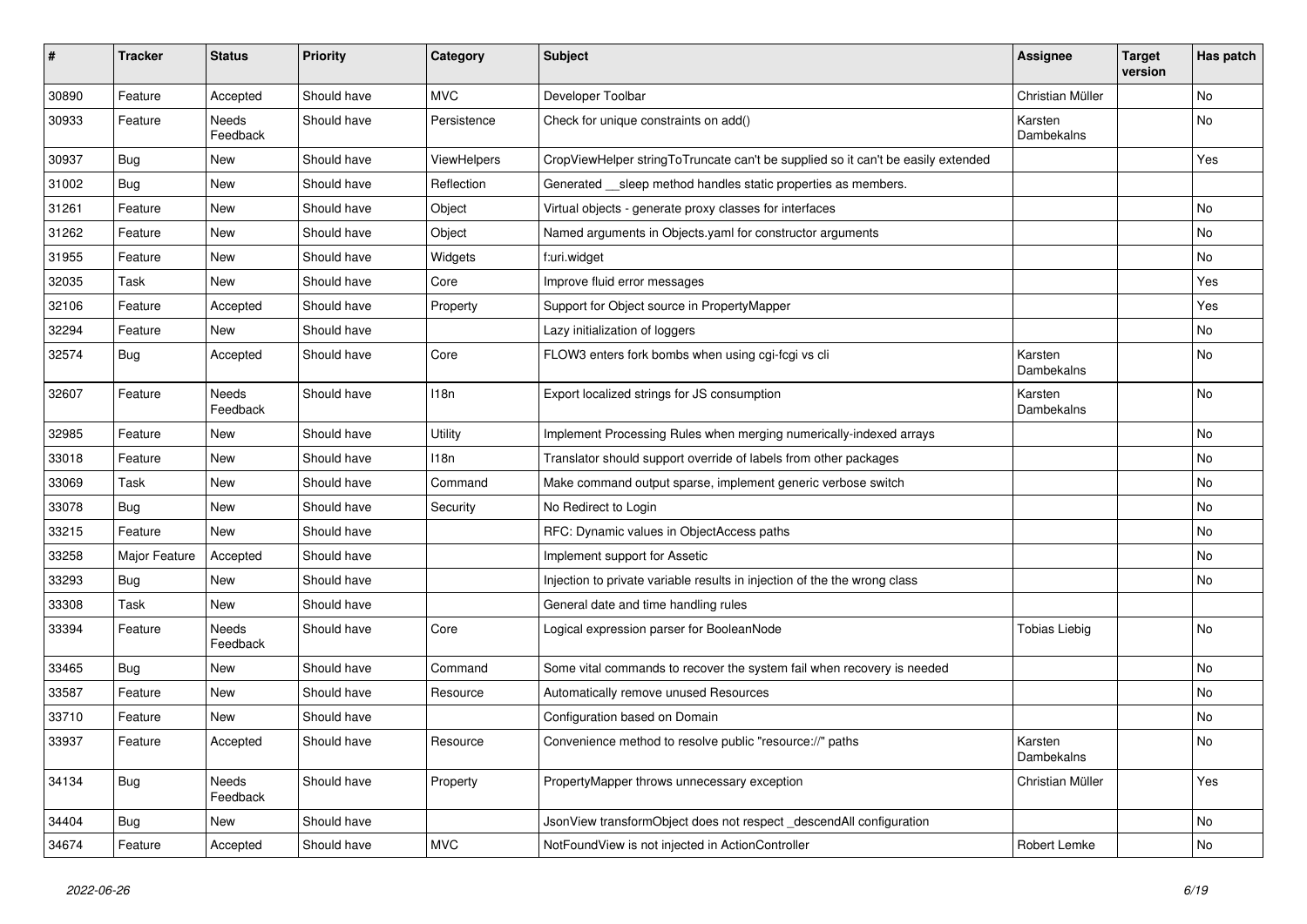| $\vert$ # | <b>Tracker</b> | <b>Status</b>       | <b>Priority</b> | Category           | <b>Subject</b>                                                                                | <b>Assignee</b>             | <b>Target</b><br>version | Has patch      |
|-----------|----------------|---------------------|-----------------|--------------------|-----------------------------------------------------------------------------------------------|-----------------------------|--------------------------|----------------|
| 34682     | Bug            | <b>Under Review</b> | Should have     | ViewHelpers        | Radio Button missing checked on validation error                                              |                             |                          | N <sub>o</sub> |
| 34816     | Feature        | New                 | Should have     | Security           | Long text encryption                                                                          |                             |                          | No             |
| 35030     | Feature        | <b>Under Review</b> | Should have     | 118n               | Dynamic locale detection                                                                      | Karsten<br>Dambekalns       |                          | No             |
| 35083     | <b>Bug</b>     | New                 | Should have     | Object             | involving SecurityContext in Widget's __wakeup situation leads to an exception                |                             |                          | <b>No</b>      |
| 35420     | Suggestion     | New                 | Should have     |                    | Review use of try / catch in the Security Framework                                           | Andreas<br>Förthner         |                          |                |
| 35709     | Task           | New                 | Should have     | Cli                | Implement global Command aliases                                                              |                             |                          | No.            |
| 35781     | Feature        | New                 | Should have     | Validation         | Model validation                                                                              |                             |                          | No             |
| 35783     | Feature        | New                 | Should have     | Object             | Lifecycle method after property mapping                                                       |                             |                          | No             |
| 35970     | Task           | New                 | Should have     |                    | Improve performance of Utility/Arrays::integerExplode by using array_map                      |                             |                          | No             |
| 36410     | Feature        | New                 | Should have     | ViewHelpers        | Allow templates to send arguments back to layout                                              |                             |                          | No             |
| 36495     | Bug            | New                 | Should have     | Persistence        | HTTP Response is sent before persistence preventing Exceptions to be displayed<br>on redirect |                             |                          | No             |
| 36508     | <b>Bug</b>     | <b>New</b>          | Should have     | Security           | <b>AuthenticationProvider Request Patterns</b>                                                |                             |                          | No.            |
| 36509     | Feature        | New                 | Should have     |                    | redirectToUri to an uri with acl forces a 403 because of missing csrf token.                  |                             |                          | No.            |
| 36510     | Feature        | New                 | Should have     |                    | <b>Firewall Redirect?</b>                                                                     |                             |                          | No             |
| 36633     | Bug            | New                 | Should have     |                    | Reconstituted entities should not have the FLOW3 Persistence clone property set               |                             |                          | No             |
| 36634     | Bug            | New                 | Should have     |                    | Reconstituted entities do not have their properties set when initializeObject() is<br>called  |                             |                          | <b>No</b>      |
| 36655     | <b>Bug</b>     | New                 | Should have     | Widgets            | <b>Pagination Links</b>                                                                       |                             |                          | No             |
| 36662     | <b>Bug</b>     | Needs<br>Feedback   | Should have     | <b>ViewHelpers</b> | Checked state isn't always correct when property is collection                                | Kevin Ulrich<br>Moschallski | 1.1.1                    | No             |
| 36715     | Feature        | Accepted            | Should have     | Persistence        | Make simultaneous use of multiple persistence backends possible                               | Karsten<br>Dambekalns       |                          | No             |
| 36800     | Task           | Accepted            | Should have     | Resource           | Streamline Resource object API                                                                | Robert Lemke                |                          | No.            |
| 36804     | Bug            | New                 | Should have     | Persistence        | Orphaned entities within aggregates are not removed                                           |                             |                          | No             |
| 36840     | Task           | Accepted            | Should have     | 118n               | Improve exception for wrong locales                                                           | Karsten<br>Dambekalns       |                          | No             |
| 36955     | Feature        | New                 | Should have     | Error              | Add type filter to var_dump()                                                                 |                             |                          | No             |
| 37095     | Feature        | New                 | Should have     |                    | It should be possible to set a different template on a Fluid TemplateView inside an<br>action | Christopher<br>Hlubek       |                          | No             |
| 37279     | Feature        | New                 | Should have     | Property           | Request PropertyMapping                                                                       |                             |                          | No             |
| 37292     | Bug            | Under Review        | Should have     | Property           | PropertyMappingConfiguration::mapUnknownProperties is not passed down to<br>Subconfiguration  | Sebastian<br>Kurfuerst      |                          | Yes            |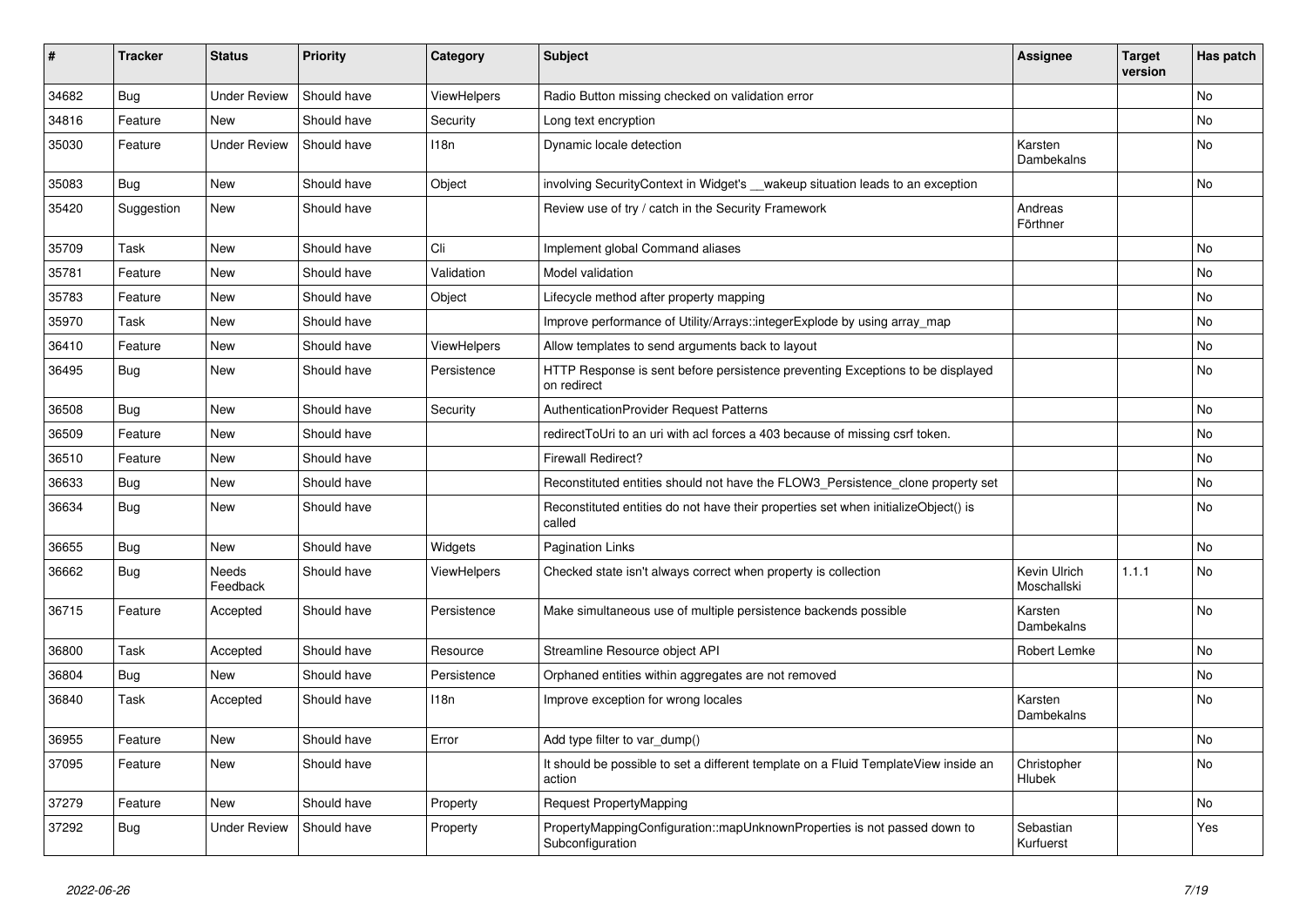| #     | <b>Tracker</b> | <b>Status</b>       | <b>Priority</b> | Category           | Subject                                                                                                   | <b>Assignee</b>       | <b>Target</b><br>version | Has patch |
|-------|----------------|---------------------|-----------------|--------------------|-----------------------------------------------------------------------------------------------------------|-----------------------|--------------------------|-----------|
| 37302 | Bug            | Needs<br>Feedback   | Should have     | Validation         | NumberValidator                                                                                           | Carsten Bleicker      |                          | <b>No</b> |
| 37316 | <b>Bug</b>     | New                 | Should have     | Validation         | Use findBestMatchingLocale instead of getDefaultLocale?                                                   |                       |                          | No        |
| 37354 | Bug            | Accepted            | Should have     | Persistence        | Do not apply generateValueHash() and generateUuid() if custom identifier is used                          | Karsten<br>Dambekalns |                          | No.       |
| 37372 | Feature        | Accepted            | Should have     | Persistence        | Inheritance in ORM should be configured automatically                                                     | Karsten<br>Dambekalns |                          | No.       |
| 37373 | Feature        | <b>Under Review</b> | Should have     | Configuration      | Make annotation overrides / "injection" via Objects.yaml possible                                         | Marc Neuhaus          |                          | No        |
| 37405 | Feature        | <b>Under Review</b> | Should have     | MVC - Routing      | When changing a property wich is used in routing the Link-VH should direkt to the<br>new properties value |                       |                          | No.       |
| 37564 | <b>Bug</b>     | New                 | Should have     | Validation         | Validation of Parent Object containing properties of type ManyToOne and<br>ManyToMany to same Target      |                       |                          | No.       |
| 37619 | <b>Bug</b>     | New                 | Should have     | <b>ViewHelpers</b> | Fatal Error when using variable in name attribute of Section ViewHelper                                   |                       |                          | No.       |
| 37846 | Feature        | New                 | Should have     | Security           | Should be able to declare more than one controllerObjectName per requestPatterns                          |                       |                          | No        |
| 38004 | <b>Bug</b>     | Accepted            | Should have     | Documentation -    | Missing CheatSheet folder for Getting Started manual                                                      | Karsten<br>Dambekalns | 1.1.1                    | <b>No</b> |
| 38038 | Task           | Accepted            | Should have     | Documentation -    | Proofread FLOW3 manual                                                                                    | Ryan J. Peterson      |                          | No.       |
| 38130 | Feature        | New                 | Should have     |                    | Checkboxes and multiple select fields should have an assignable default value                             |                       |                          | No        |
| 38216 | <b>Bug</b>     | Needs<br>Feedback   | Should have     |                    | Static method calls in reflected classes refer to _Original class                                         |                       |                          | No        |
| 38379 | Feature        | New                 | Should have     |                    | Implement a Eel-ViewHelper                                                                                |                       |                          |           |
| 38875 | Suggestion     | New                 | Should have     |                    | Have a Translator object available in action controllers                                                  |                       |                          |           |
| 39088 | Feature        | <b>New</b>          | Should have     | Core               | Add a sgnalslot before compilation                                                                        |                       |                          | <b>No</b> |
| 39096 | <b>Bug</b>     | New                 | Should have     | Core               | Unnecessary compile invoked in non production context?                                                    |                       | 2.0.1                    | No        |
| 39253 | Feature        | Accepted            | Should have     | Resource           | Remove mirroring mode option and code                                                                     | Karsten<br>Dambekalns |                          | No.       |
| 39414 | <b>Bug</b>     | New                 | Should have     | Documentation -    | Security Documentation                                                                                    |                       |                          | No.       |
| 39432 | Task           | New                 | Should have     |                    | Clarify introducing properties                                                                            |                       |                          |           |
| 39609 | Feature        | Accepted            | Should have     | Migrations -       | <b>Migration Version</b>                                                                                  | Karsten<br>Dambekalns |                          | No.       |
| 39674 | <b>Bug</b>     | New                 | Should have     | <b>MVC</b>         | \TYPO3\FLOW3\var_dump behaves weird in controller actions doing return                                    |                       |                          | No        |
| 39699 | <b>Bug</b>     | Accepted            | Should have     | Cache              | SQL DDL for TYPO3\FLOW3\Cache\Backend\PdoBackend                                                          | Karsten<br>Dambekalns |                          | No        |
| 39790 | Feature        | New                 | Should have     |                    | Allow forward slashes where backslashes need to be specified                                              |                       |                          |           |
| 39910 | Feature        | Accepted            | Should have     | Security           | Ability to query user based on roles                                                                      |                       |                          | No        |
| 39936 | Feature        | New                 | Should have     | <b>ViewHelpers</b> | registerTagAttribute should handle default values                                                         |                       |                          | No        |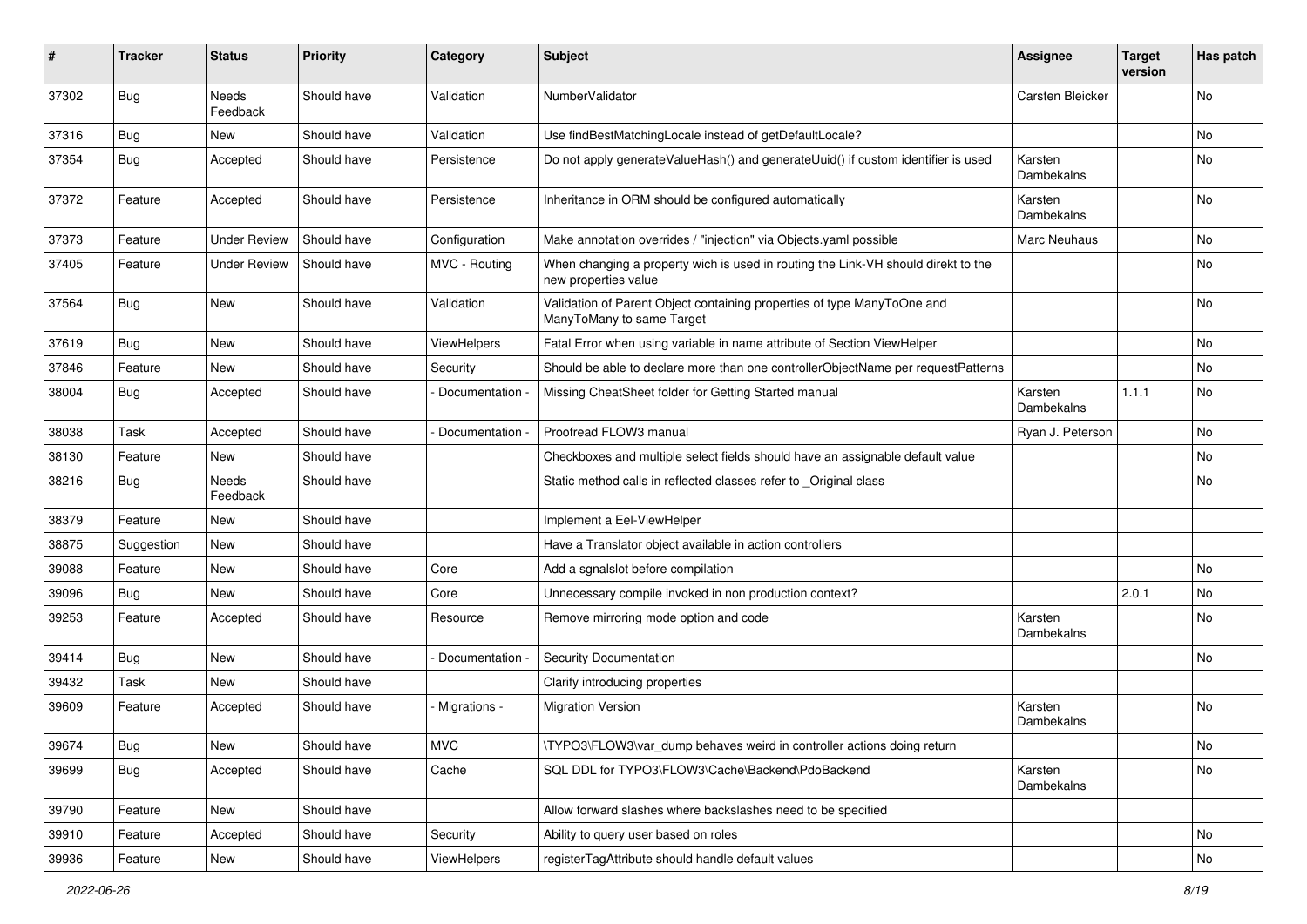| ∦     | <b>Tracker</b> | <b>Status</b>       | <b>Priority</b> | Category           | Subject                                                                                                      | <b>Assignee</b>         | <b>Target</b><br>version | Has patch |
|-------|----------------|---------------------|-----------------|--------------------|--------------------------------------------------------------------------------------------------------------|-------------------------|--------------------------|-----------|
| 39990 | <b>Bug</b>     | New                 | Should have     | Core               | Same form twice in one template: hidden fields for empty values are only rendered<br>once                    |                         |                          | No        |
| 40081 | Feature        | New                 | Should have     |                    | Allow assigned variables as keys in arrays                                                                   |                         |                          | No        |
| 40283 | <b>Bug</b>     | New                 | Should have     | Object             | New constructor in grandparent class not called                                                              |                         |                          | No        |
| 40410 | <b>Bug</b>     | Needs<br>Feedback   | Should have     | Cache              | Exception when using Apc, Memcached of Redis cache backend for reflection status<br>and object configuration | Karsten<br>Dambekalns   |                          | No        |
| 40802 | Bug            | Accepted            | Should have     | Documentation      | Documentation mistake (authentication)                                                                       | Karsten<br>Dambekalns   | 1.1.1                    | No        |
| 40824 | <b>Bug</b>     | Needs<br>Feedback   | Should have     |                    | Modified action controller methods not detected properly                                                     | Andreas<br>Förthner     |                          | No        |
| 40998 | Bug            | <b>Under Review</b> | Should have     | <b>ViewHelpers</b> | Missing parent request namespaces in form field name prefix                                                  | Sebastian<br>Kurfuerst  | 1.1.1                    | No        |
| 41029 | Bug            | Accepted            | Should have     | Security           | Method security is also evaluating abstract classes                                                          | Karsten<br>Dambekalns   |                          | No        |
| 41414 | Task           | Needs<br>Feedback   | Should have     | Package            | Check packageKey naming / file structure below Packages/Vendor                                               |                         |                          | No        |
| 41420 | Feature        | <b>New</b>          | Should have     | Persistence        | Support entity versioning                                                                                    |                         |                          | No.       |
| 41508 | Task           | <b>Under Review</b> | Should have     |                    | Replace Jasmine by Buster.js                                                                                 |                         |                          |           |
| 41533 | <b>Bug</b>     | Needs<br>Feedback   | Should have     |                    | Ignored object-validation in editAction when redirecting back from updateAction                              |                         |                          | No        |
| 41727 | Bug            | Accepted            | Should have     |                    | @Flow\Identity and @ORM\InheritanceType("JOINED") can't be used together                                     | Karsten<br>Dambekalns   |                          | No        |
| 41807 | Task           | <b>Under Review</b> | Should have     | Persistence        | Initialize the eventmanager in the EntityManagerInterface                                                    |                         |                          | No        |
| 41832 | Task           | New                 | Should have     | Package            | Improve error handling for incompatible packages                                                             | Christian Jul<br>Jensen |                          | No        |
| 41843 | Bug            | New                 | Should have     |                    | Composer and rename issues (umbrella issue)                                                                  |                         |                          |           |
| 41900 | Feature        | Accepted            | Should have     | Package            | Check for duplicate PSR-0 autoload namespaces                                                                | Christian Jul<br>Jensen |                          | No        |
| 42240 | Task           | New                 | Should have     |                    | Make Eel usable outside of TYPO3 Flow                                                                        |                         |                          |           |
| 42397 | Feature        | New                 | Should have     |                    | Missing viewhelper for general links                                                                         |                         |                          | <b>No</b> |
| 42407 | Story          | New                 | Should have     |                    | Asset Management                                                                                             |                         | 2.1                      |           |
| 42465 | Task           | New                 | Should have     | Documentation -    | Document i18n settings                                                                                       |                         | 2.0.1                    | No        |
| 42550 | Task           | <b>Under Review</b> | Should have     |                    | Add top-level .htaccess to block everything but Web                                                          | Karsten<br>Dambekalns   |                          | No        |
| 42743 | Task           | New                 | Should have     |                    | Remove inline style for hidden form fields                                                                   |                         |                          | No        |
| 42888 | <b>Bug</b>     | Needs<br>Feedback   | Should have     | Resource           | ResourceManager chokes on non existing files                                                                 |                         |                          | No        |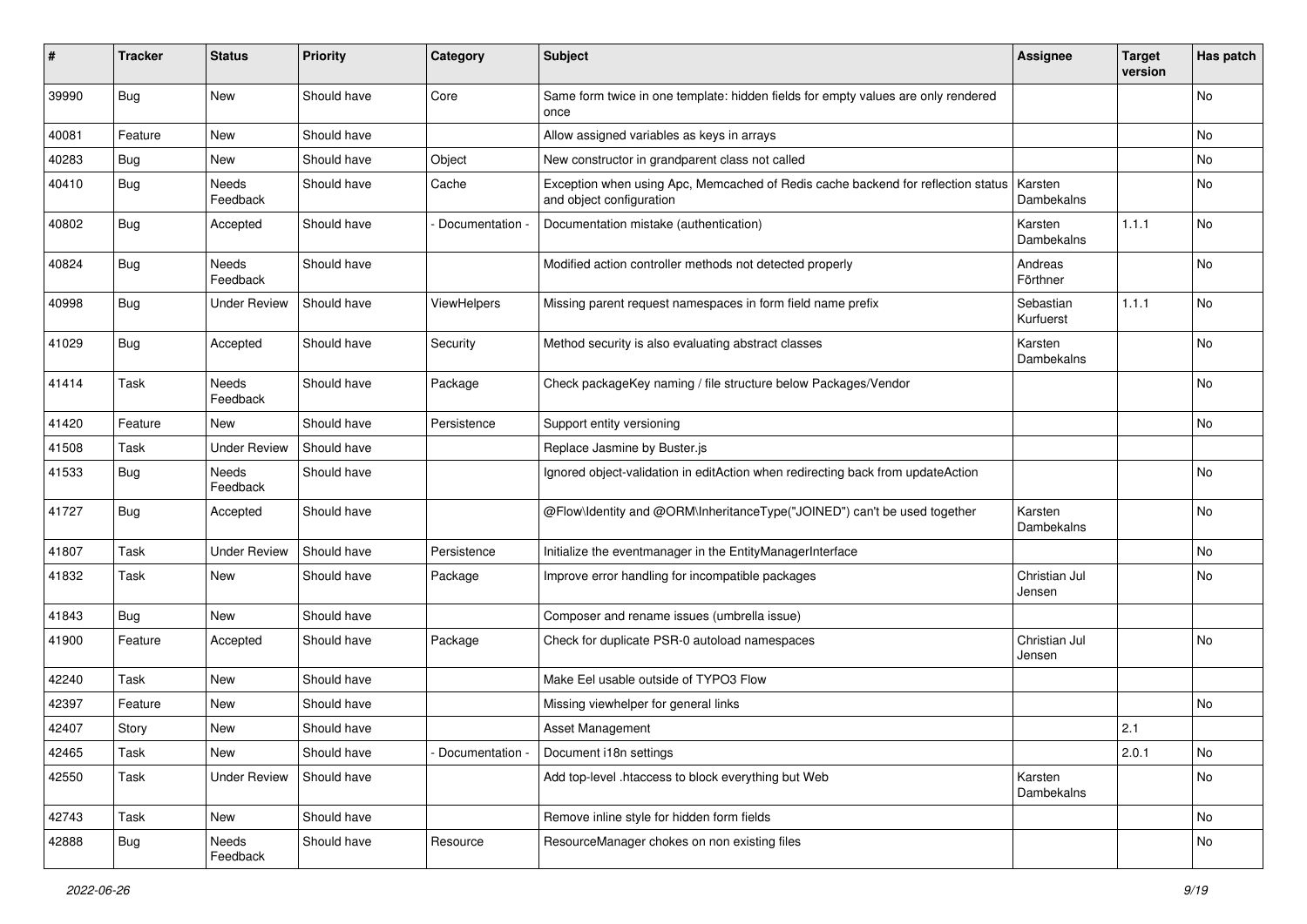| #     | <b>Tracker</b> | <b>Status</b>       | <b>Priority</b> | Category           | <b>Subject</b>                                                                               | <b>Assignee</b>        | <b>Target</b><br>version | Has patch      |
|-------|----------------|---------------------|-----------------|--------------------|----------------------------------------------------------------------------------------------|------------------------|--------------------------|----------------|
| 43071 | Task           | <b>New</b>          | Should have     |                    | Remove TOKENS for adding fallback teplates in B                                              |                        |                          | N <sub>o</sub> |
| 43072 | Task           | New                 | Should have     | View               | Remove TOKENS for adding templates fallback in Backporter                                    |                        |                          | No             |
| 43082 | Feature        | Needs<br>Feedback   | Should have     |                    | Add CLI support for scaffolding models, views, controller                                    |                        |                          | No             |
| 43190 | <b>Bug</b>     | Accepted            | Should have     | Persistence        | Misleading exception message for incompatible database structure                             | Karsten<br>Dambekalns  | 2.0.1                    | No             |
| 43192 | Bug            | Accepted            | Should have     | Persistence        | findByIdentifier() for non-persisted objects not working for custom identifier<br>properties | Karsten<br>Dambekalns  |                          | No             |
| 43346 | Feature        | <b>Under Review</b> | Should have     | <b>ViewHelpers</b> | Allow property mapping configuration via template                                            | Karsten<br>Dambekalns  | 2.1                      | No             |
| 43424 | Feature        | <b>Under Review</b> | Should have     |                    | Support subpackage when kickstarting model & repository                                      | Karsten<br>Dambekalns  | 2.0.1                    |                |
| 43541 | <b>Bug</b>     | <b>New</b>          | Should have     | Core               | Incomplete classes path detection for PSR-0                                                  |                        | 2.0.1                    | No             |
| 43572 | Feature        | New                 | Should have     |                    | Uri should support manipulation of query arguments                                           |                        |                          | No             |
| 43841 | Feature        | New                 | Should have     |                    | Add package support to validation errors                                                     |                        |                          | No             |
| 43930 | Task           | Needs<br>Feedback   | Should have     |                    | Remove canRender() completely?!                                                              | Sebastian<br>Kurfuerst |                          | No             |
| 43947 | Bug            | New                 | Should have     |                    | Redirect to login after Session timeout                                                      |                        |                          | No             |
| 43967 | Bug            | New                 | Should have     | Persistence        | Error in evaluating orphanRemoval in Flow Annotation driver                                  |                        |                          | No             |
| 43993 | Task           | <b>New</b>          | Should have     | Persistence        | Warn when no migrations are found at all during doctrine: migrate                            |                        |                          | No             |
| 44078 | Task           | <b>New</b>          | Should have     |                    | Probably false behavior in symlinked environment                                             |                        |                          |                |
| 44123 | Feature        | <b>New</b>          | Should have     |                    | Make the "Flow requires the PHP setting "date.timezone"" error more beautiful                |                        |                          | No             |
| 44148 | <b>Bug</b>     | New                 | Should have     |                    | Documentation for executeCommand() needs clarification                                       |                        | 2.0.1                    | No             |
| 44184 | <b>Bug</b>     | <b>New</b>          | Should have     | <b>MVC</b>         | Request arguments are not merged correctly for single object actions                         |                        | 2.0.1                    | No             |
| 44185 | <b>Bug</b>     | <b>New</b>          | Should have     | <b>MVC</b>         | XML body always need a root node                                                             |                        | 2.0.1                    | <b>No</b>      |
| 44186 | <b>Bug</b>     | New                 | Should have     | <b>MVC</b>         | Request does not accept custom Content-Type                                                  |                        | 2.0.1                    | No             |
| 44203 | <b>Bug</b>     | Needs<br>Feedback   | Should have     | Session            | Session implementation is still racy                                                         | Robert Lemke           | 2.0.1                    | No             |
| 44234 | Bug            | <b>Under Review</b> | Should have     | ViewHelpers        | selectViewHelper's sorting does not respect locale collation                                 |                        | 2.1                      | No             |
| 44244 | <b>Bug</b>     | New                 | Should have     | Persistence        | defaultOrderings aren't applied on related objects                                           |                        |                          | No             |
| 44361 | <b>Bug</b>     | New                 | Should have     | 118n               | TYPO3\Flow\I18n\Formatter\DatetimeFormatter - caching DATETIME type                          |                        | 2.0.1                    | No             |
| 44375 | Task           | Accepted            | Should have     | Persistence        | Make all persistence reads go through repositories                                           | Karsten<br>Dambekalns  |                          | No             |
| 44396 | Task           | Accepted            | Should have     | Persistence        | Move Doctrine ORM integration onto own namespace                                             | Karsten<br>Dambekalns  |                          | No             |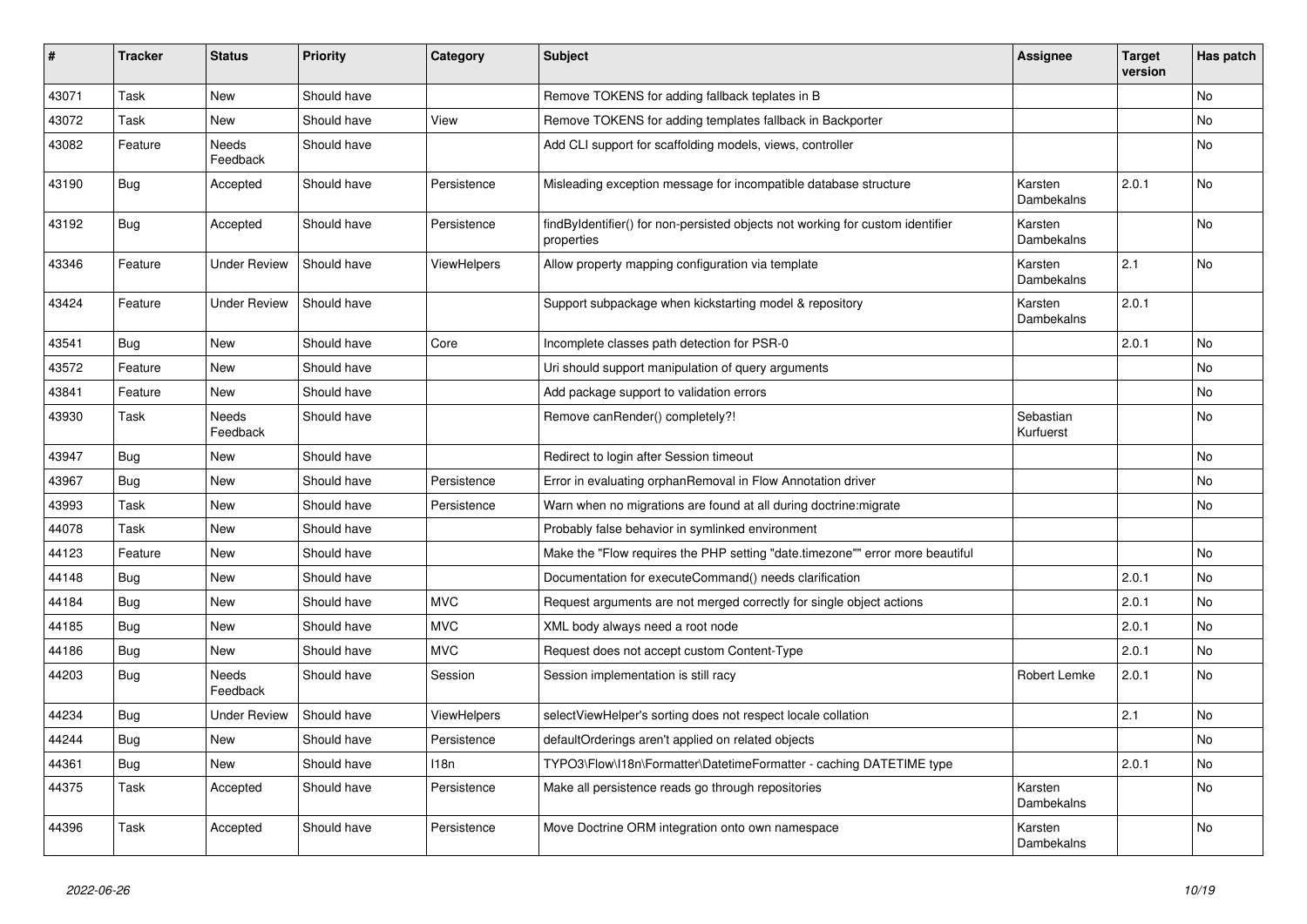| #     | <b>Tracker</b> | <b>Status</b>            | <b>Priority</b> | Category        | <b>Subject</b>                                                                                                               | <b>Assignee</b>       | <b>Target</b><br>version | Has patch      |
|-------|----------------|--------------------------|-----------------|-----------------|------------------------------------------------------------------------------------------------------------------------------|-----------------------|--------------------------|----------------|
| 44542 | Task           | <b>New</b>               | Should have     | Documentation - | Mention the risk of requestPatterns regarding foreign package's SecurityContext<br>usage                                     | Adrian Föder          |                          | N <sub>o</sub> |
| 44563 | Feature        | <b>New</b>               | Should have     | Security        | Logged in users via HTTP Basic always get re-authenticated                                                                   |                       |                          | No.            |
| 44684 | <b>Bug</b>     | <b>New</b>               | Should have     |                 | Authorization header redirect in .htaccess strips the Basic-prefix                                                           |                       |                          |                |
| 44712 | Task           | Accepted                 | Should have     | Http            | Decouple Argument-Building in the HTTP-Request-Constructor                                                                   |                       |                          | No.            |
| 44891 | Feature        | New                      | Should have     | MVC - Routing   | Routes should be able to enforce http/https protocol                                                                         |                       |                          | No             |
| 45100 | Feature        | <b>Under Review</b>      | Should have     |                 | RequestDispatchingAspect should check if entry point can handle current request                                              | Christopher<br>Hlubek |                          |                |
| 45103 | Feature        | New                      | Should have     | Resource        | Make static resource URI generation available outside of Fluid                                                               |                       |                          | No             |
| 45153 | Feature        | New                      | Should have     |                 | f:be.menus.actionMenuItem - Detection of the current select option is insufficient                                           |                       |                          | No             |
| 45164 | Feature        | Accepted                 | Should have     |                 | Define syntax for validation rules in YAML                                                                                   | Karsten<br>Dambekalns |                          |                |
| 45272 | Bug            | <b>New</b>               | Should have     |                 | Related Value Objects get deleted by default cascading                                                                       |                       |                          | No             |
| 45345 | Feature        | <b>Needs</b><br>Feedback | Should have     |                 | Easy to use comments for fluid that won't show in output                                                                     |                       |                          |                |
| 45394 | Task           | New                      | Should have     | View            | Forwardport Unit test for standalone view                                                                                    |                       |                          | No             |
| 45405 | <b>Bug</b>     | Accepted                 | Should have     | MVC - Routing   | Uncaught Exception in DynamicRoutePart                                                                                       | Bastian<br>Waidelich  |                          | No             |
| 45409 | Feature        | New                      | Should have     | Validation      | Support validation of abstract nested properties                                                                             |                       |                          | No.            |
| 45413 | <b>Bug</b>     | <b>Under Review</b>      | Should have     |                 | Overriding boolean properties using Objects yaml is broken                                                                   |                       |                          |                |
| 45623 | <b>Bug</b>     | New                      | Should have     | Documentation   | SQL error when calling TYPO3. Blog Setup controller                                                                          |                       |                          | No             |
| 45669 | <b>Bug</b>     | New                      | Should have     |                 | PersistentObjectConverter does not convert ValueObjects by identity                                                          |                       |                          | No             |
| 45917 | <b>Bug</b>     | New                      | Should have     | MVC - Routing   | RoutePartHandler transliteration must be improved                                                                            |                       |                          | No             |
| 46009 | Task           | New                      | Should have     | Persistence     | Improve error message for missing class in Flow annotation driver                                                            |                       |                          | No             |
| 46010 | Bug            | New                      | Should have     | Persistence     | Generating a DiscriminatorMap with base class in different namespace does not<br>work                                        |                       |                          | No             |
| 46011 | Task           | <b>New</b>               | Should have     | Validation      | Validate annotation with missing type should throw useful error                                                              |                       |                          | No             |
| 46063 | Feature        | New                      | Should have     | Security        | Implement username password provider with "remember me" persistent cookie                                                    | Christopher<br>Hlubek |                          | No             |
| 46066 | Bug            | New                      | Should have     | 118n            | Currency formatter uses wrong format for ISO 4217 currency codes                                                             |                       |                          | No             |
| 46073 | <b>Bug</b>     | <b>Under Review</b>      | Should have     |                 | Scripts::executeCommand must be usable outsite of TYPO3.Flow                                                                 |                       |                          | No             |
| 46091 | Task           | Needs<br>Feedback        | Should have     |                 | Show source file name and position on exceptions during parsing                                                              |                       |                          | No             |
| 46210 | <b>Bug</b>     | Needs<br>Feedback        | Should have     | Session         | securityContext->getParty() in the initializeObject() method of a session-Scope<br>object throws exception on second request |                       |                          | No             |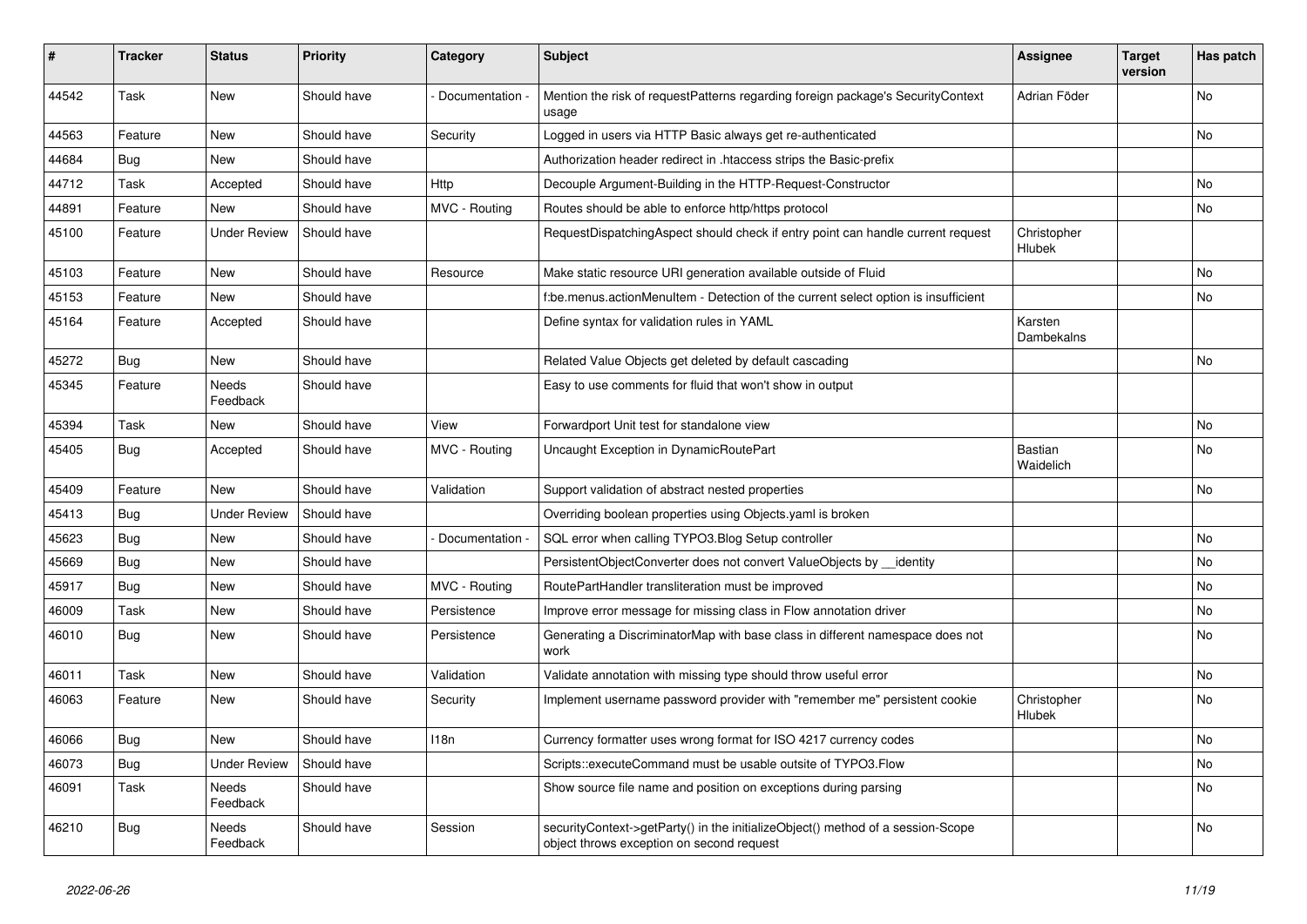| #     | <b>Tracker</b> | <b>Status</b>       | <b>Priority</b> | Category   | Subject                                                                                                                                           | <b>Assignee</b>       | <b>Target</b><br>version | Has patch |
|-------|----------------|---------------------|-----------------|------------|---------------------------------------------------------------------------------------------------------------------------------------------------|-----------------------|--------------------------|-----------|
| 46216 | Feature        | New                 | Should have     | Cache      | Add wincache cache backend                                                                                                                        |                       |                          | No        |
| 46244 | <b>Bug</b>     | <b>Under Review</b> | Should have     |            | Remove call to PHP_BINDIR in CoreCommandController                                                                                                |                       |                          |           |
| 46257 | Feature        | <b>Under Review</b> | Should have     | Core       | Add escape sequence support for Fluid                                                                                                             |                       |                          | No        |
| 46289 | Bug            | Needs<br>Feedback   | Should have     | View       | Enable Escaping Interceptor in XML request format                                                                                                 |                       | 2.0.1                    | No        |
| 46318 | Feature        | New                 | Should have     | Cache      | [caching framework] Extend cache interface to handle multiple entries                                                                             |                       |                          | <b>No</b> |
| 46371 | Feature        | New                 | Should have     |            | Support compilation of static information in proxy classes                                                                                        | Christopher<br>Hlubek |                          | No        |
| 46425 | Task           | <b>Under Review</b> | Should have     | Core       | DI proxy classes use raw reflection instead of RelfectionService                                                                                  | Christian Müller      | 2.0.1                    | No        |
| 46545 | Feature        | New                 | Should have     |            | Better support for arrays in options of SelectViewHelper                                                                                          |                       |                          | No        |
| 46816 | Feature        | New                 | Should have     | Cache      | Add xcache cache backend                                                                                                                          |                       |                          | No        |
| 46823 | Task           | Accepted            | Should have     | Cache      | Detect APC and APCu correctly                                                                                                                     |                       |                          | No        |
| 46910 | Feature        | New                 | Should have     |            | Composer integration - PackageStates.php                                                                                                          |                       |                          | No        |
| 46974 | <b>Bug</b>     | Accepted            | Should have     | Object     | Original and Proxy class in one file makes it difficult to reach 100% code coverage<br>for functional tests                                       | Christian Müller      |                          | <b>No</b> |
| 47006 | <b>Bug</b>     | <b>Under Review</b> | Should have     |            | widget identifier are not unique                                                                                                                  |                       |                          | <b>No</b> |
| 47052 | Bug            | New                 | Should have     |            | Clear doctrine caches after migration applied                                                                                                     |                       |                          |           |
| 47075 | Feature        | New                 | Should have     | Resource   | Make Exception more meaningful                                                                                                                    |                       |                          | <b>No</b> |
| 47191 | Feature        | <b>Under Review</b> | Should have     | Validation | Make (property) Validators aware of parent class and the property they belong to                                                                  |                       |                          | No        |
| 47236 | <b>Bug</b>     | Needs<br>Feedback   | Should have     |            | Error at offset 6279 of 6338                                                                                                                      |                       |                          | No        |
| 47273 | Feature        | New                 | Should have     | Property   | Support mapping properties with differing types for setter and property                                                                           |                       |                          | <b>No</b> |
| 47325 | <b>Bug</b>     | <b>Under Review</b> | Should have     | Reflection | ReflectionData and classSchema caches need not be freezable                                                                                       |                       | 2.0.1                    | No        |
| 47429 | <b>Bug</b>     | New                 | Should have     | Security   | Global policy files no longer allowed                                                                                                             |                       |                          | No        |
| 47456 | Feature        | New                 | Should have     | Validation | ManyToOne and OneToOne Relations of Objects passed as Action Argument are<br>loaded automatically                                                 |                       |                          | <b>No</b> |
| 47487 | <b>Bug</b>     | New                 | Should have     | Core       | Functional test classes in package without classes are not compiled                                                                               |                       | 2.0.1                    | No        |
| 47601 | <b>Bug</b>     | New                 | Should have     |            | Template Path of Submodules contains lowercase Namespace                                                                                          |                       |                          |           |
| 47637 | <b>Bug</b>     | New                 | Should have     |            | Property with @ORM\Column(nullable=true,type="decimal",scale=2) results as type<br>"string" in Collection Objects and not as expected as "double" |                       |                          |           |
| 47638 | <b>Bug</b>     | New                 | Should have     |            | Delete a ValueObject by its identity                                                                                                              |                       |                          |           |
| 47669 | Task           | New                 | Should have     |            | FormViewHelper does not define the default request method                                                                                         |                       |                          | No        |
| 47858 | <b>Bug</b>     | Needs<br>Feedback   | Should have     | Package    | Remove .htaccess from Composer Installer Essentials                                                                                               | Christopher<br>Hlubek | 2.0.1                    | No        |
| 47859 | Task           | Accepted            | Should have     | Security   | Logging: Do not log all decisions in \TYPO3\Flow\Security\Aspect\LoggingAspect                                                                    | Robert Lemke          |                          | No        |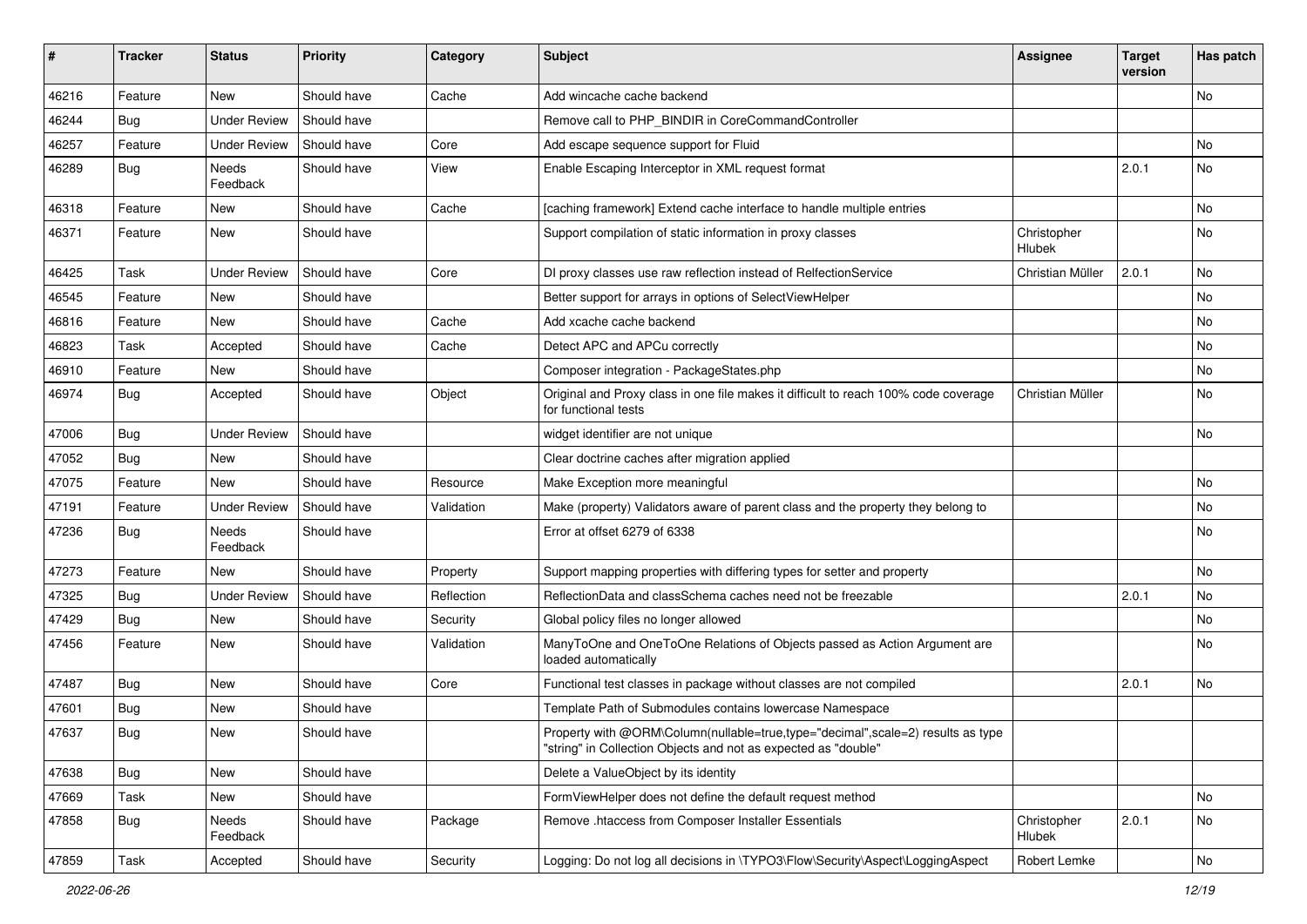| #     | <b>Tracker</b> | <b>Status</b>       | <b>Priority</b> | Category                         | <b>Subject</b>                                                                                        | <b>Assignee</b>             | <b>Target</b><br>version | Has patch |
|-------|----------------|---------------------|-----------------|----------------------------------|-------------------------------------------------------------------------------------------------------|-----------------------------|--------------------------|-----------|
| 47950 | Bug            | New                 | Should have     | Resource                         | import of remote resources                                                                            |                             | 2.0.1                    | No        |
| 47951 | Feature        | New                 | Should have     | Persistence                      | Warn if persistence stack is not empty at the end of a get-request                                    |                             |                          | No        |
| 48167 | Feature        | Accepted            | Should have     | Security                         | Command line account and role browsing                                                                | Adrian Föder                |                          | No        |
| 48296 | Task           | Needs<br>Feedback   | Should have     |                                  | Missing method in ExceptionHandlerInterface                                                           |                             |                          | No        |
| 48429 | Bug            | New                 | Should have     |                                  | Remove- and update-actions on repository are not persisted                                            |                             |                          | <b>No</b> |
| 48430 | <b>Bug</b>     | New                 | Should have     |                                  | Default validator-messages are not correctly formatted                                                |                             |                          | No        |
| 48532 | <b>Bug</b>     | <b>Under Review</b> | Should have     | <b>MVC</b>                       | JsonView Configuration behaves differently for arrays and objects                                     | Alexander Berl              |                          | <b>No</b> |
| 48596 | Bug            | <b>Under Review</b> | Should have     | Configuration                    | IgnoredTags configuration should be easier to configure from packages                                 | Alexander Berl              |                          | No        |
| 48657 | Feature        | Under Review        | Should have     |                                  | support HTTP RANGE                                                                                    |                             |                          | No        |
| 48862 | Feature        | New                 | Should have     | Monitor                          | Possibility to exclude package from file monitoring                                                   |                             |                          | <b>No</b> |
| 48873 | <b>Bug</b>     | New                 | Should have     | <b>Error Handler</b><br>Report - | Error when calling resourceManager->deleteResource on unpublished Resource                            |                             |                          | No        |
| 49011 | Bug            | <b>Under Review</b> | Should have     |                                  | Support executing TYPO3.Flow inside a PHAR                                                            |                             |                          | <b>No</b> |
| 49050 | Feature        | New                 | Should have     | Persistence                      | Allow Subqueries in QueryInterface                                                                    |                             |                          | No        |
| 49372 | <b>Bug</b>     | New                 | Should have     |                                  | ObjectConverter ignores implemented interface when mapping subtype                                    |                             |                          | No        |
| 49566 | Bug            | <b>New</b>          | Should have     | Property                         | NULL source values are not handled correctly                                                          | Adrian Föder                |                          | <b>No</b> |
| 49600 | <b>Bug</b>     | New                 | Should have     | <b>ViewHelpers</b>               | f:form tag shown as a HTML on frontend                                                                |                             |                          | No        |
| 49756 | Feature        | <b>Under Review</b> | Should have     |                                  | Select values by array key in checkbox viewhelper                                                     |                             |                          | <b>No</b> |
| 49780 | <b>Bug</b>     | New                 | Should have     | Security                         | Roles are not synchronized                                                                            |                             |                          | No        |
| 49806 | Task           | Accepted            | Should have     | 118n                             | Date formatting should care about the time zone                                                       | Adrian Föder                |                          | No        |
| 50080 | <b>Bug</b>     | Needs<br>Feedback   | Should have     | Core                             | Broken concept for CLI/Web separation                                                                 | Karsten<br>Dambekalns       |                          | No        |
| 50130 | <b>Bug</b>     | Needs<br>Feedback   | Should have     |                                  | Different fallback for php.exe on windows                                                             |                             |                          |           |
| 50255 | <b>Bug</b>     | New                 | Should have     |                                  | Different collations runnig migrate/update                                                            |                             |                          |           |
| 50382 | Task           | New                 | Should have     | Command                          | Impossible to use arguments in CLI that are added by overriding<br>initializeCommandMethodArguments() |                             |                          | <b>No</b> |
| 50395 | Bug            | Accepted            | Should have     | MVC - Routing                    | Route cache caches routes for non dispatchable requests                                               | <b>Bastian</b><br>Waidelich |                          | No        |
| 50888 | <b>Bug</b>     | <b>Under Review</b> | Should have     |                                  | WSOD by changing name of section and if Fluid caches are generated                                    |                             |                          | No        |
| 50901 | Feature        | New                 | Should have     | Validation                       | @IgnoreValidation also for class fields                                                               |                             |                          | No        |
| 51183 | Task           | New                 | Should have     |                                  | CLI improvements                                                                                      |                             |                          |           |
| 51188 | <b>Bug</b>     | New                 | Should have     | Persistence                      | Doctrine does not respect AOP-injected properties                                                     |                             |                          | No        |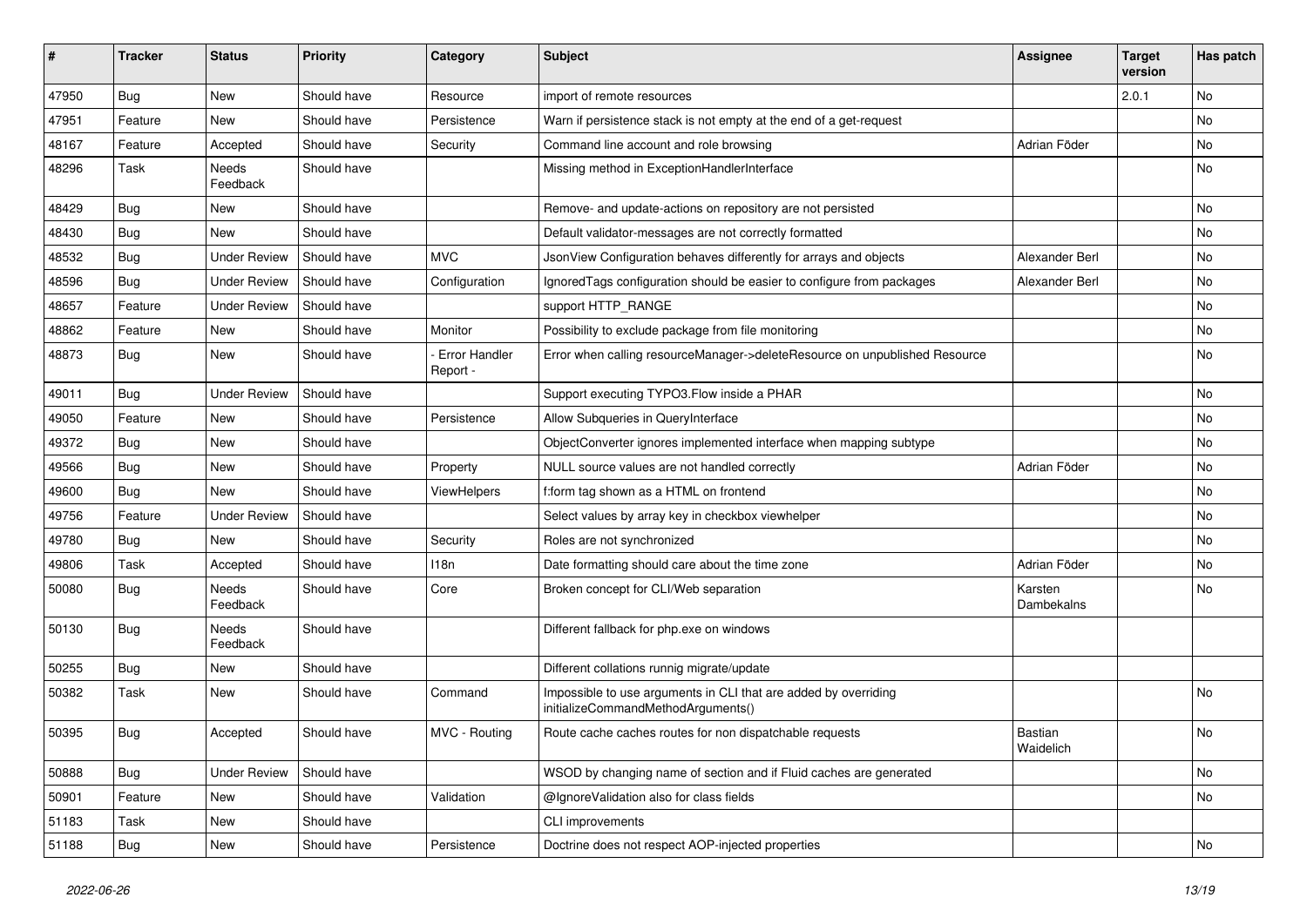| #     | <b>Tracker</b> | <b>Status</b>       | <b>Priority</b> | Category      | <b>Subject</b>                                                                                 | <b>Assignee</b>      | <b>Target</b><br>version | Has patch      |
|-------|----------------|---------------------|-----------------|---------------|------------------------------------------------------------------------------------------------|----------------------|--------------------------|----------------|
| 51277 | Feature        | New                 | Should have     |               | ViewHelper context should be aware of actual file occurrence                                   |                      |                          | N <sub>o</sub> |
| 51286 | Task           | New                 | Should have     |               | Custom error views should introduce a controller context somehow                               |                      |                          | No             |
| 51312 | Bug            | New                 | Should have     | Core          | Default php error handler generates warning (when loading<br>TYPO3\Flow\Error\Exception class) |                      | 2.0                      | No             |
| 51459 | Feature        | New                 | Should have     | <b>MVC</b>    | Allow catching of particular exceptions on property mapping                                    |                      |                          | No             |
| 51530 | Task           | New                 | Should have     |               | Improve speed of Files::readDirectoryRecursively using RecursiveDirectoryIterator?             |                      |                          | No             |
| 51676 | Feature        | <b>Under Review</b> | Should have     | Resource      | Support of symlinks for Resources                                                              |                      |                          | No             |
| 51763 | Bug            | New                 | Should have     | <b>Http</b>   | HttpRequest always returns content of the current request                                      |                      |                          | No.            |
| 51811 | Bug            | New                 | Should have     |               | Improve session handle when the authenticated account is removed from persitance               | Dominique Feyer      |                          | Yes            |
| 51847 | <b>Bug</b>     | <b>New</b>          | Should have     | Reflection    | Overiding controller actions with other required parameter sets results in fatal error.        |                      | 2.x                      | No             |
| 51972 | Bug            | New                 | Should have     |               | Joins for every deep property constraint make cartesian selection                              | Adrian Föder         |                          | Yes            |
| 52014 | Bug            | New                 | Should have     | Persistence   | Migration makes fields NOT NULL even though not true                                           |                      |                          | No.            |
| 52280 | Task           | <b>Under Review</b> | Should have     |               | Throw Exception if there is an array in PSR-0 autoload                                         |                      |                          | Yes            |
| 52419 | <b>Bug</b>     | <b>New</b>          | Should have     |               | Wrong PHPDocs notation for default value inline f:translate viewhelper                         |                      | 2.0                      | No             |
| 52430 | Bug            | New                 | Should have     |               | Cannot convert from UUID to auto-increment ID                                                  |                      |                          | No.            |
| 52509 | Bug            | New                 | Should have     |               | Child-Object's Identifier get's lost on Form-Submission with Validation Error                  |                      |                          |                |
| 52526 | Bug            | New                 | Should have     |               | Unfinished programming of DateTime converter                                                   |                      | 2.0.1                    |                |
| 52536 | <b>Bug</b>     | <b>Under Review</b> | Should have     |               | Errorclass not set if no property-attribute set                                                |                      |                          |                |
| 52590 | Feature        | New                 | Should have     |               | Provide a way to get the Doctrine QueryBuilder                                                 |                      |                          | No.            |
| 52591 | <b>Bug</b>     | New                 | Should have     |               | The Pagination Widget broken for joined objects                                                |                      |                          | No             |
| 52640 | Feature        | Under Review        | Should have     |               | Create an UnlessViewHelper as opposite to the IfViewHelper                                     | Marc Neuhaus         |                          | No             |
| 52909 | <b>Bug</b>     | <b>New</b>          | Should have     | Core          | Class Loader fallback to non-proxy hides fatal errors                                          |                      |                          | No.            |
| 52938 | Bug            | New                 | Should have     |               | Resource stream wrapper doesn't work with foreign package                                      |                      |                          |                |
| 52945 | Bug            | New                 | Should have     |               | Excluded classes should only be excluded from reflection but still autoloaded                  |                      |                          | No             |
| 53177 | Feature        | New                 | Should have     | Security      | entity resource policy value support for `this`                                                |                      |                          | No             |
| 53189 | <b>Bug</b>     | <b>New</b>          | Should have     |               | Blog tutorial no longer works                                                                  | <b>Philipp Maier</b> |                          | No.            |
| 53224 | <b>Bug</b>     | New                 | Should have     | Object        | Constructor in subclass breaks call chain leading to missing identifier / uuid                 |                      |                          | No             |
| 53262 | Bug            | New                 | Should have     | Cache         | FileBakend have some race condition                                                            | Dominique Feyer      |                          | Yes            |
| 53350 | <b>Bug</b>     | Accepted            | Should have     | MVC - Routing | Trying to create a Link in an Template in CLI Context should provide a helpful<br>exception    | Bastian<br>Waidelich |                          | No             |
| 53533 | <b>Bug</b>     | <b>New</b>          | Should have     | Reflection    | Class reflection assumes reverse PSR-0, can lead to fail in autoloader                         |                      |                          | No             |
| 53620 | <b>Bug</b>     | New                 | Should have     | Package       | Move Classes/TYPO3/Flow/Composer to own Package                                                |                      |                          | No             |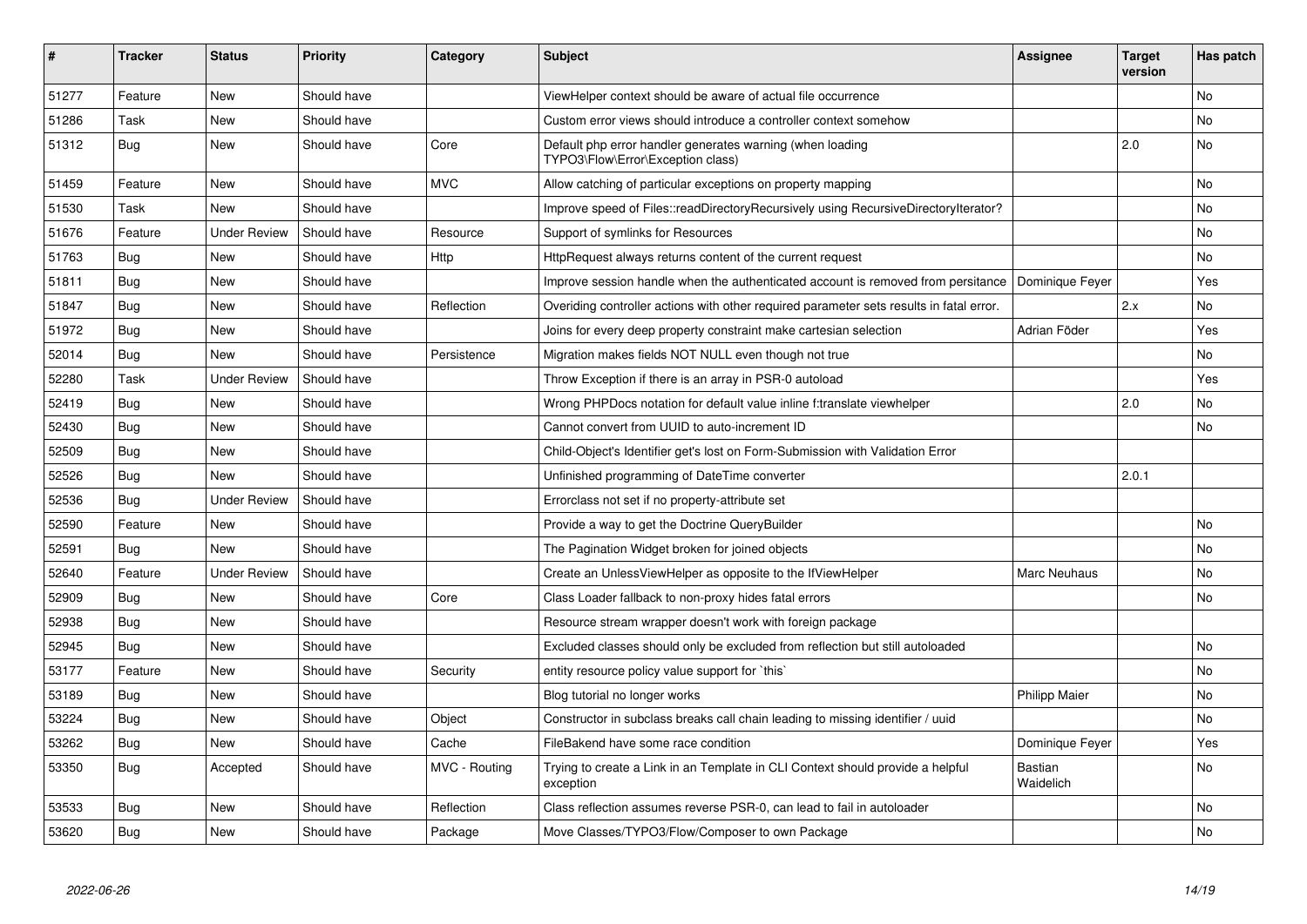| #     | <b>Tracker</b> | <b>Status</b>       | <b>Priority</b> | Category           | Subject                                                                                                              | <b>Assignee</b>             | <b>Target</b><br>version | Has patch |
|-------|----------------|---------------------|-----------------|--------------------|----------------------------------------------------------------------------------------------------------------------|-----------------------------|--------------------------|-----------|
| 53806 | Bug            | <b>Under Review</b> | Should have     | Widgets            | Paginate widget maximumNumberOfLinks rendering wrong number of links                                                 | <b>Bastian</b><br>Waidelich |                          | No        |
| 53961 | <b>Bug</b>     | New                 | Should have     |                    | Composer installer scripts create a .Packages folder                                                                 |                             |                          |           |
| 53971 | Feature        | <b>New</b>          | Should have     |                    | Login functionality                                                                                                  |                             |                          |           |
| 54037 | Feature        | <b>Under Review</b> | Should have     | <b>MVC</b>         | JsonView accepts encoding options                                                                                    |                             |                          | No        |
| 54146 | <b>Bug</b>     | <b>New</b>          | Should have     | Security           | Different sorting of arguments in ACL Patterns doesnt work                                                           | Christian Müller            |                          | No        |
| 54195 | Task           | New                 | Should have     | <b>ViewHelpers</b> | Rename and move FormViewHelper's errorClass value, currently 'f3-form-error'                                         | Adrian Föder                |                          | No        |
| 54284 | <b>Bug</b>     | New                 | Should have     | <b>ViewHelpers</b> | Default Option for Switch/Case VH                                                                                    |                             |                          | No        |
| 54373 | Task           | New                 | Should have     |                    | Rename Arrays::removeEmptyElementsRecursively to<br>removeNullElementsRecursively                                    |                             |                          |           |
| 54403 | Bug            | New                 | Should have     |                    | Resources remade when parent record updated                                                                          |                             |                          |           |
| 54446 | <b>Bug</b>     | <b>New</b>          | Should have     | Cache              | Cache filebackend 'include_once'                                                                                     |                             |                          | No        |
| 54458 | Bug            | New                 | Should have     | Package            | Missing Version Number in packages                                                                                   |                             |                          | No        |
| 54589 | Bug            | New                 | Should have     | Security           | Role parent is not removed from roles MM table                                                                       |                             |                          | No        |
| 54744 | <b>Bug</b>     | New                 | Should have     | Log                | System.log contains many NOTICE Flow The argument "workspace" declared in<br>pointcut does not exist in method TYPO3 |                             |                          | No        |
| 55008 | Bug            | <b>Under Review</b> | Should have     |                    | Interceptors should be used in Partials                                                                              | Christian Müller            |                          | No        |
| 55199 | Feature        | New                 | Should have     | Cli                | Avoid Buffering of Shell output                                                                                      |                             |                          | No        |
| 55306 | Bug            | <b>Under Review</b> | Should have     |                    | Filenames should not exceed 255 characters                                                                           | Christian Müller            |                          | No        |
| 55831 | Feature        | New                 | Should have     |                    | Different scenarios for session settings                                                                             |                             |                          | No        |
| 55954 | <b>Bug</b>     | New                 | Should have     |                    | Associations to ValueObjects should not be cascade all'd                                                             |                             |                          | No        |
| 55957 | Task           | New                 | Should have     | <b>AOP</b>         | RFC: Optimize AOP proxies                                                                                            |                             |                          | No        |
| 55958 | Task           | New                 | Should have     |                    | RFC: Use PHP 5.4 closure features for direct ObjectAccess                                                            |                             |                          | No        |
| 56036 | Feature        | New                 | Should have     |                    | Optimize autoloading                                                                                                 |                             |                          | No        |
| 56074 | <b>Bug</b>     | <b>New</b>          | Should have     |                    | Parse errors cause meaningless Flow exception messages.                                                              | Adrian Föder                | 2.x                      |           |
| 56107 | <b>Bug</b>     | New                 | Should have     | Property           | Property mapping configuration only supports one wildcard at a time                                                  |                             |                          | No        |
| 56237 | Task           | <b>New</b>          | Should have     |                    | in-line (Condition) View Helpers should not evaluate on parsing                                                      |                             |                          | No        |
| 56486 | Feature        | New                 | Should have     |                    | Optimize the ObjectManager for performance                                                                           |                             |                          | No        |
| 56555 | <b>Bug</b>     | New                 | Should have     |                    | Kickstart creates wrong labels in New.html                                                                           |                             |                          |           |
| 56556 | Feature        | New                 | Should have     |                    | support hasProperty and isProperty                                                                                   |                             |                          | No        |
| 56573 | Bug            | New                 | Should have     | Persistence        | Converting by Flow\Identity                                                                                          |                             |                          | No        |
| 56602 | Major Feature  | New                 | Should have     | Persistence        | Handling Of Multi Identity Entities                                                                                  |                             |                          | No        |
| 56859 | Bug            | New                 | Should have     |                    | PHP Warning: TYPO3_Flow_Error_Exception.php not present in Data/Temporary                                            |                             |                          |           |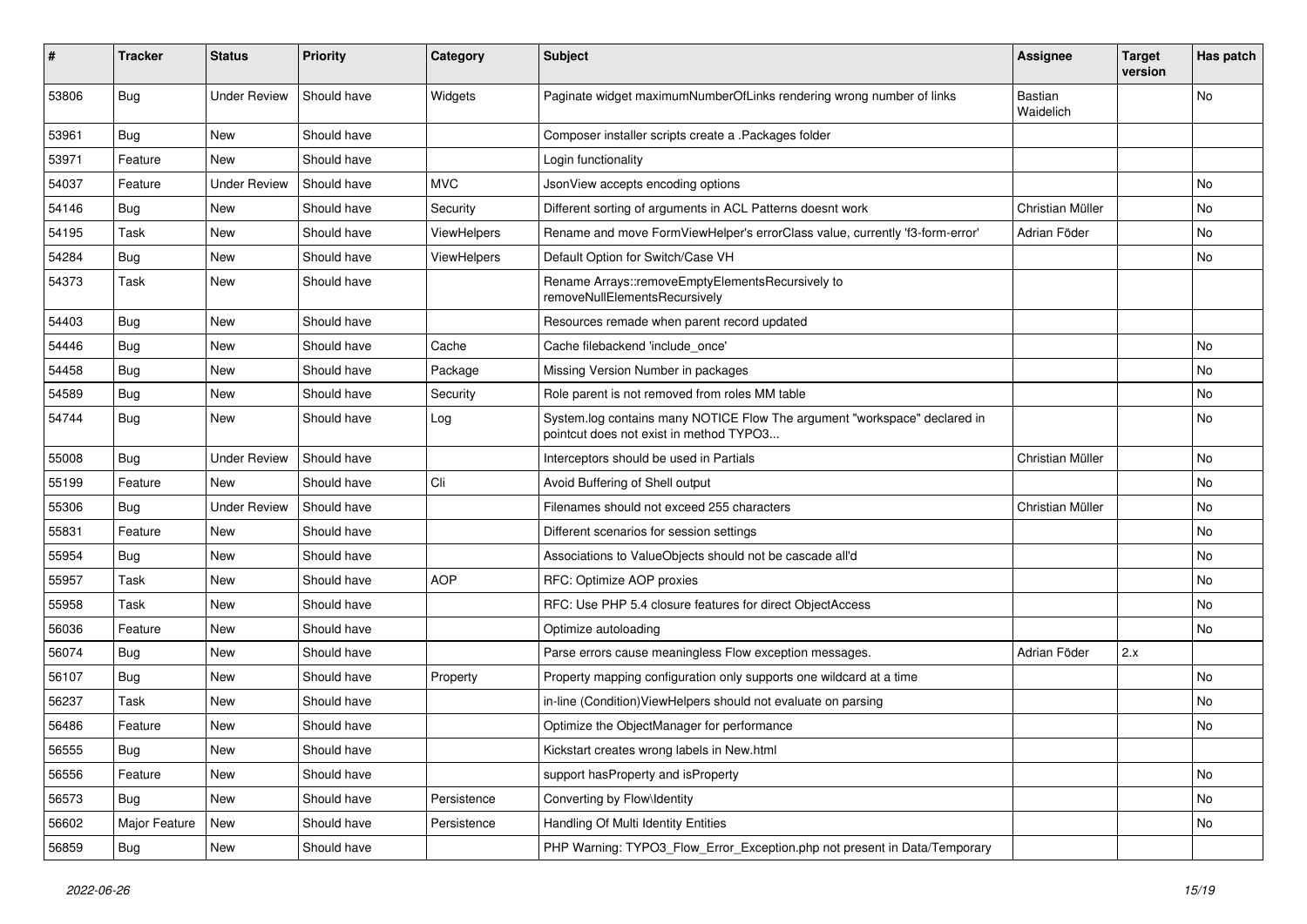| #     | <b>Tracker</b> | <b>Status</b>       | <b>Priority</b> | Category                  | Subject                                                                                             | <b>Assignee</b>       | <b>Target</b><br>version | Has patch |
|-------|----------------|---------------------|-----------------|---------------------------|-----------------------------------------------------------------------------------------------------|-----------------------|--------------------------|-----------|
| 56916 | Feature        | <b>New</b>          | Should have     | Http                      | Support PATCH request method as of RFC5789                                                          |                       |                          | No        |
| 57374 | <b>Bug</b>     | New                 | Should have     | Session                   | Persisted entities saved in session are not resolved                                                |                       | 2.x                      | No        |
| 57437 | Bug            | New                 | Should have     | Package                   | Composer package replacement is not supported                                                       |                       |                          | No        |
| 57450 | Bug            | New                 | Should have     | Validation                | International E-Mail addresses (umlauts, etc.) are not validated correctly                          |                       |                          | No        |
| 57763 | Feature        | New                 | Should have     |                           | Allow controller / package / action as params in<br>\TYPO3\Fluid\ViewHelpers\Form\ButtonViewHelper  |                       |                          | No        |
| 57796 | <b>Bug</b>     | New                 | Should have     |                           | XLIFF Fails if $id ==$ nodedata                                                                     |                       |                          | No        |
| 57815 | Bug            | New                 | Should have     | Resource                  | Invalid resources are saved in the persistent resources folder                                      |                       |                          | No        |
| 57972 | <b>Bug</b>     | New                 | Should have     | Documentation -           | Missing @ManyToOne in example for resource                                                          |                       |                          | No        |
| 58153 | <b>Bug</b>     | New                 | Should have     | <b>AOP</b>                | Session - Scope, Property with interface annotation fails at wakeup                                 |                       | 2.1                      | No        |
| 58184 | Major Feature  | New                 | Should have     | Http                      | HTTP request argument building for different use cases                                              |                       |                          | No.       |
| 58193 | Bug            | <b>Under Review</b> | Should have     |                           | Forward-port changelogs to master branch                                                            | Karsten<br>Dambekalns |                          | No        |
| 58408 | Task           | <b>New</b>          | Should have     |                           | Disable manualy persisting                                                                          |                       |                          | No        |
| 58579 | Feature        | New                 | Should have     |                           | Adding own environment constants to Flow                                                            |                       | 2.x                      | No        |
| 58744 | Bug            | New                 | Should have     |                           | Can not split configuration in settings.yaml                                                        |                       |                          | No        |
| 58773 | <b>Bug</b>     | Accepted            | Should have     | MVC - Routing             | Improve NoMatchingRouteException                                                                    | Bastian<br>Waidelich  |                          | No        |
| 58852 | <b>Bug</b>     | New                 | Should have     | Security                  | TYPO3\Flow\Security\Exception\AccessDeniedException should clarify which action<br>fails to execute |                       |                          | No        |
| 58862 | <b>Bug</b>     | Needs<br>Feedback   | Should have     | <b>ViewHelpers</b>        | FormViewHelper doesn't accept NULL as value for \$arguments                                         | Bastian<br>Waidelich  |                          | Yes       |
| 58921 | <b>Bug</b>     | New                 | Should have     |                           | f:form.* VHs crash if NOT inside f:form but followed by f:form                                      |                       |                          | No        |
| 58927 | Bug            | New                 | Should have     | Security                  | Overlapping ressouce definitions in Policy yaml resolved incorrectly                                |                       | 2.1                      | No        |
| 58976 | <b>Bug</b>     | <b>New</b>          | Should have     |                           | debug_backtrace                                                                                     |                       |                          |           |
| 58983 | <b>Bug</b>     | New                 | Should have     |                           | format.date does not respect linebreaks and throws exception                                        |                       |                          | No        |
| 58996 | Bug            | New                 | Should have     |                           | ResourceManager adding to persistence                                                               |                       |                          | No.       |
| 59019 | Suggestion     | New                 | Should have     |                           | Add marker for lazyloaded properties to \TYPO3\Flow\var dump                                        |                       |                          |           |
| 59023 | <b>Bug</b>     | New                 | Should have     | Property                  | BooleanConverter should not convert empty values to boolean                                         |                       |                          | No        |
| 59049 | <b>Bug</b>     | New                 | Should have     | Error Handler<br>Report - | TYPO3\Flow\Error\Exception thrown in file ErrorHandler.php                                          |                       |                          | No        |
| 59084 | <b>Bug</b>     | New                 | Should have     |                           | if 403 Exception show reason                                                                        |                       |                          | No        |
| 59244 | Feature        | New                 | Should have     |                           | Message or Container needs context                                                                  |                       |                          | No        |
| 59322 | <b>Bug</b>     | New                 | Should have     | Persistence               | Mssing field exception should show missing migrations as well                                       |                       |                          | No        |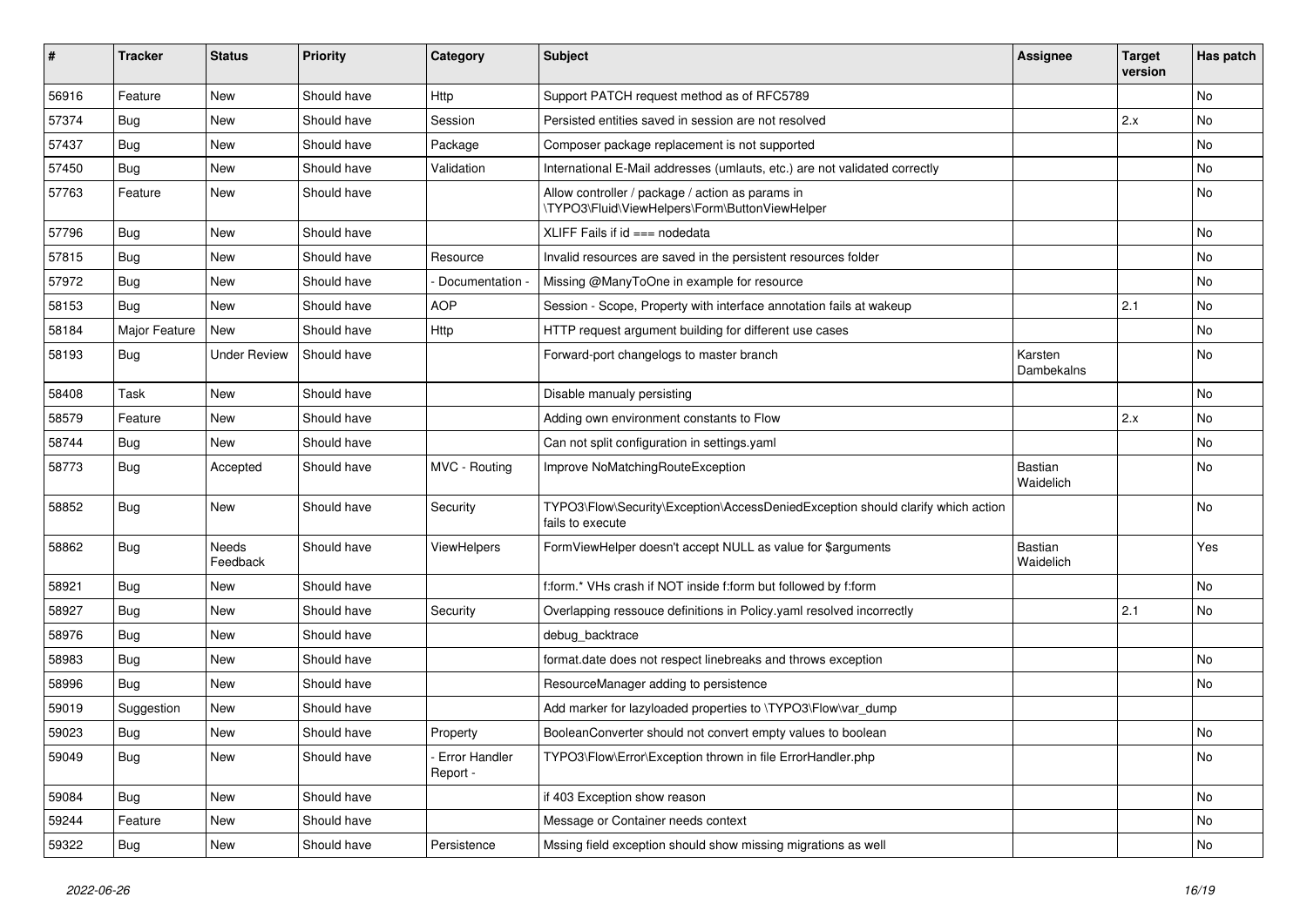| #     | <b>Tracker</b> | <b>Status</b>       | <b>Priority</b> | Category      | <b>Subject</b>                                                                                                                                          | <b>Assignee</b>     | <b>Target</b><br>version | Has patch |
|-------|----------------|---------------------|-----------------|---------------|---------------------------------------------------------------------------------------------------------------------------------------------------------|---------------------|--------------------------|-----------|
| 59357 | Bug            | New                 | Should have     |               | Using the PackageManager directly instead of the Interface results in unexpected<br>behavior                                                            |                     |                          | No        |
| 59366 | <b>Bug</b>     | <b>Under Review</b> | Should have     | Persistence   | fix* lifecycle callbacks should not be registered for unproxied entities                                                                                |                     |                          | No        |
| 59442 | Bug            | Under Review        | Should have     | Persistence   | Composite primary keys including foreign entity don't work                                                                                              |                     |                          | No        |
| 59672 | Feature        | <b>Under Review</b> | Should have     | Persistence   | Add support for Doctrine 2.5 embeddables                                                                                                                | Alexander Berl      |                          | No        |
| 59747 | <b>Bug</b>     | New                 | Should have     |               | TYPO3\Flow\Error\Exception thrown in file ErrorHandler.php                                                                                              |                     |                          | No        |
| 60003 | Feature        | New                 | Should have     | ViewHelpers   | Add required-Attribute to f:form.password                                                                                                               |                     |                          | No        |
| 60095 | Feature        | <b>Under Review</b> | Should have     | Configuration | LockManager's LockHoldingStackPage should be configurable                                                                                               |                     |                          | No.       |
| 60271 | Feature        | New                 | Should have     |               | Paginate viewhelper, should also support arrays                                                                                                         |                     |                          | No        |
| 61043 | Task           | New                 | Should have     | Reflection    | Rename ClassSchema to ModelSchema                                                                                                                       |                     |                          | No        |
| 62009 | <b>Bug</b>     | New                 | Should have     |               | Rewrite URI Filename could be empty                                                                                                                     |                     |                          |           |
| 62292 | Major Feature  | New                 | Should have     | 118n          | Support for entity translation                                                                                                                          |                     | 2.x                      | No        |
| 62740 | <b>Bug</b>     | New                 | Should have     | Utility       | Add check on literal in TypeHandlingUtility::isCollectionType                                                                                           |                     |                          | No        |
| 64342 | Bug            | New                 | Should have     |               | ResourceManager->deleteResource() leaves database entry                                                                                                 |                     |                          |           |
| 65424 | <b>Bug</b>     | <b>Under Review</b> | Should have     | ViewHelpers   | SelectViewHelper must respect option(Value Label)Field for arrays                                                                                       |                     |                          | No        |
| 65684 | <b>Bug</b>     | New                 | Should have     |               | Could not acquire lock for ClassLoader cache creation                                                                                                   | Sebastian Heuer     |                          | No        |
| 1785  | Feature        | New                 | Must have       | Cache         | Automatic garbage collection for expired cache entries                                                                                                  |                     |                          |           |
| 2974  | Bug            | New                 | Must have       | <b>AOP</b>    | Aspect / Proxy Cache is not emptied automatically if an interface used for<br>introduction was modified                                                 | Robert Lemke        |                          |           |
| 3305  | Feature        | Accepted            | Must have       | <b>MVC</b>    | Unmodified objects retrieved from a repository should not be validated in the<br>controller                                                             | Robert Lemke        |                          | No        |
| 3580  | Feature        | New                 | Must have       | <b>MVC</b>    | Create an administration panel for the FLOW3 Development context                                                                                        |                     |                          |           |
| 3755  | Task           | New                 | Must have       | - Testing -   | Concurrency stress testing and cache mechanism                                                                                                          |                     |                          |           |
| 5636  | Task           | <b>Under Review</b> | Must have       |               | Form RadioViewHelper and CheckBoxViewHelper miss check for existing object<br>before it is accessed.                                                    |                     |                          | No        |
| 6603  | Feature        | New                 | Must have       | Security      | Provide a policy management API                                                                                                                         | Andreas<br>Förthner |                          |           |
| 10678 | <b>Bug</b>     | New                 | Must have       | Reflection    | ReflectionService doesn't reflect methods of child classes correctly when they get<br>reflected before their parent class in the initialization process |                     |                          |           |
| 11039 | Bug            | Needs<br>Feedback   | Must have       |               | Static object container injects properties to result of factory object                                                                                  |                     |                          | No        |
| 27379 | <b>Bug</b>     | Needs<br>Feedback   | Must have       |               | add check to clear the database at tearDown in testing                                                                                                  |                     |                          | No        |
| 27607 | Bug            | New                 | Must have       | Core          | Make Fluid comparisons work when first element is STRING, second is NULL.                                                                               |                     |                          | No        |
| 27798 | Bug            | Accepted            | Must have       | Security      | CSRF protection not working for forms in a plugin                                                                                                       |                     | 2.0.1                    | No        |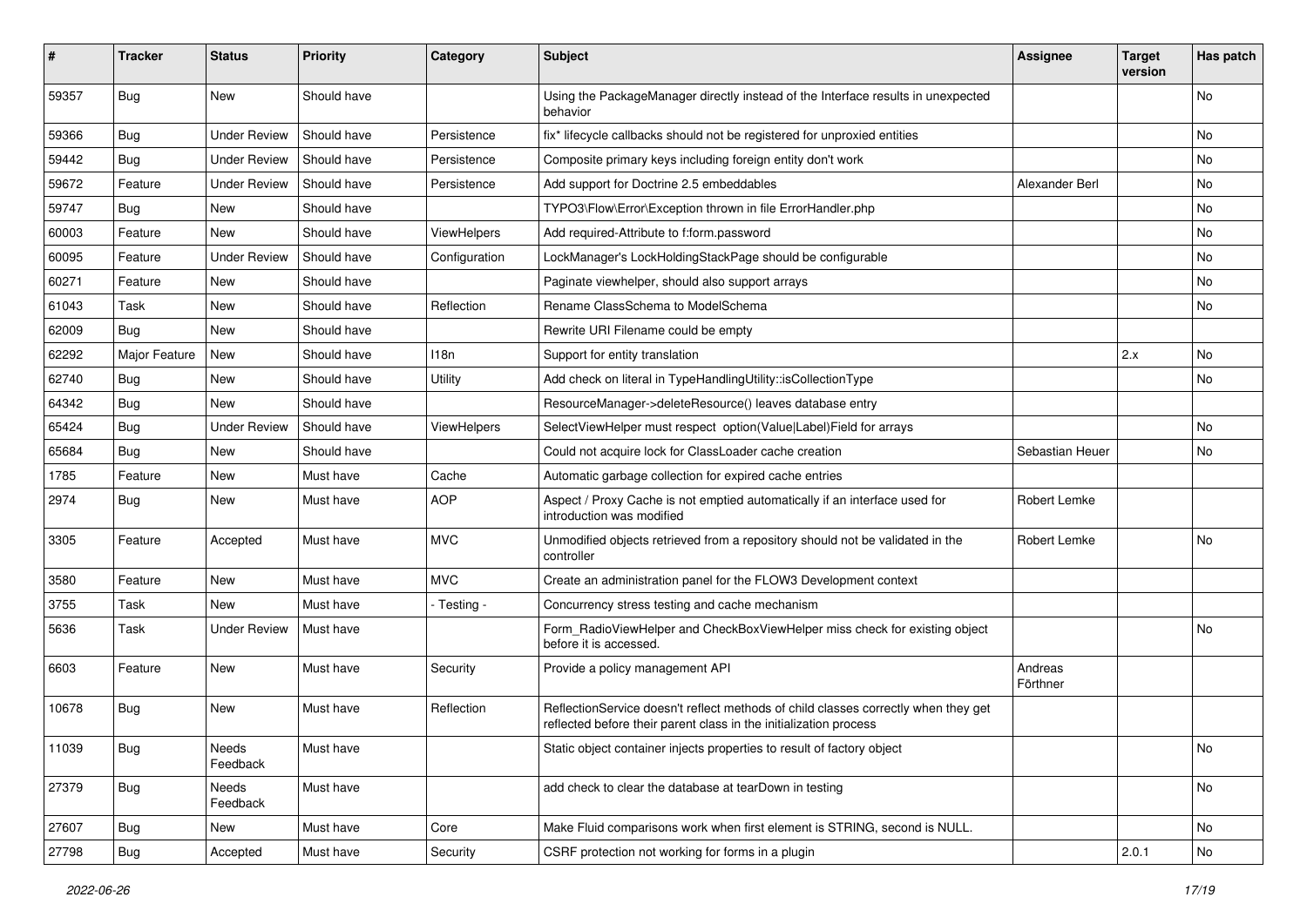| #     | <b>Tracker</b> | <b>Status</b>       | <b>Priority</b> | Category    | Subject                                                                                                                 | <b>Assignee</b>        | <b>Target</b><br>version | Has patch |
|-------|----------------|---------------------|-----------------|-------------|-------------------------------------------------------------------------------------------------------------------------|------------------------|--------------------------|-----------|
| 29405 | Bug            | <b>New</b>          | Must have       | Session     | When storing a new entity inside the session, it will be fully serialized instead of just<br>the reference being stored |                        |                          |           |
| 30424 | <b>Bug</b>     | New                 | Must have       | <b>MVC</b>  | Forward object arguments with changes                                                                                   |                        |                          |           |
| 31210 | Bug            | <b>New</b>          | Must have       | Object      | constructor of proxy class not compatible with interfaces defening a constructor                                        |                        |                          | No        |
| 31500 | <b>Bug</b>     | <b>Under Review</b> | Must have       | Validation  | Argument validation for CLI requests is not done                                                                        | Karsten<br>Dambekalns  |                          | <b>No</b> |
| 32105 | <b>Bug</b>     | <b>New</b>          | Must have       | Security    | IgnoreValidation ignored if ACL is set for this controller action                                                       |                        |                          | No        |
| 32425 | <b>Bug</b>     | Accepted            | Must have       | Security    | IpAddressRange methods not completly implemented                                                                        | Karsten<br>Dambekalns  |                          | Yes       |
| 32707 | <b>Bug</b>     | Accepted            | Must have       | Cache       | <b>Bad Bad FileBackend</b>                                                                                              | Karsten<br>Dambekalns  | 2.0.1                    | No        |
| 32869 | Bug            | <b>New</b>          | Must have       | Security    | Security config tokenClass doesnt throw exception if not found the class                                                |                        |                          | No        |
| 32873 | <b>Bug</b>     | Accepted            | Must have       |             | Value changes for logged in account are not persisted due to session serialization                                      | Karsten<br>Dambekalns  |                          | <b>No</b> |
| 33024 | <b>Bug</b>     | Accepted            | Must have       | 118n        | Exception when validating a float in a Model with the Number validator                                                  | Karsten<br>Dambekalns  |                          | <b>No</b> |
| 33055 | <b>Bug</b>     | New                 | Must have       | Security    | AccessDeniedException instead of WebRedirect                                                                            |                        |                          | No        |
| 33551 | <b>Bug</b>     | New                 | Must have       | Core        | View helper values break out of a partial scope                                                                         | Sebastian<br>Kurfuerst |                          | No        |
| 33628 | Bug            | Needs<br>Feedback   | Must have       | ViewHelpers | Multicheckboxes (multiselect) for Collections don't work                                                                | Christian Müller       |                          | <b>No</b> |
| 34879 | <b>Bug</b>     | Accepted            | Must have       | Persistence | Proxied object is not update()able                                                                                      | Karsten<br>Dambekalns  |                          | <b>No</b> |
| 35720 | Bug            | New                 | Must have       | Security    | Access denied Exception for widget links to actions with a policy                                                       |                        |                          | No        |
| 35831 | Bug            | New                 | Must have       |             | Deleting or unpublishing of a resource deletes all published symlinks<br>(Web/_Resources/Persistent)                    |                        |                          | No        |
| 35868 | <b>Bug</b>     | On Hold             | Must have       | Environment | Unstable condition in Utility\Environment                                                                               | Karsten<br>Dambekalns  |                          | No        |
| 37212 | Feature        | Accepted            | Must have       | <b>Http</b> | Edge Side Includes (ESI)                                                                                                | Robert Lemke           |                          | No        |
| 37227 | Bug            | On Hold             | Must have       | Session     | securityContext->getParty is not available in widget context                                                            |                        |                          | No        |
| 37352 | <b>Bug</b>     | <b>Under Review</b> | Must have       | Persistence | generateValueHash() should use getIdentifierByObject()                                                                  | Karsten<br>Dambekalns  |                          | No        |
| 37473 | <b>Bug</b>     | New                 | Must have       | - Testing - | Subsequent Exceptions related to Doctrine Entity Manager makes it snap shut                                             |                        |                          | No        |
| 37571 | <b>Bug</b>     | New                 | Must have       | <b>AOP</b>  | Inherited proxies fail when implementing __ clone                                                                       |                        |                          | No        |
| 38065 | Feature        | New                 | Must have       | Security    | Implement content security for DQL queries                                                                              | Andreas<br>Förthner    |                          | No        |
| 38369 | <b>Bug</b>     | New                 | Must have       | View        | Resource ViewHelpers should not fall back to request package                                                            |                        |                          | No        |